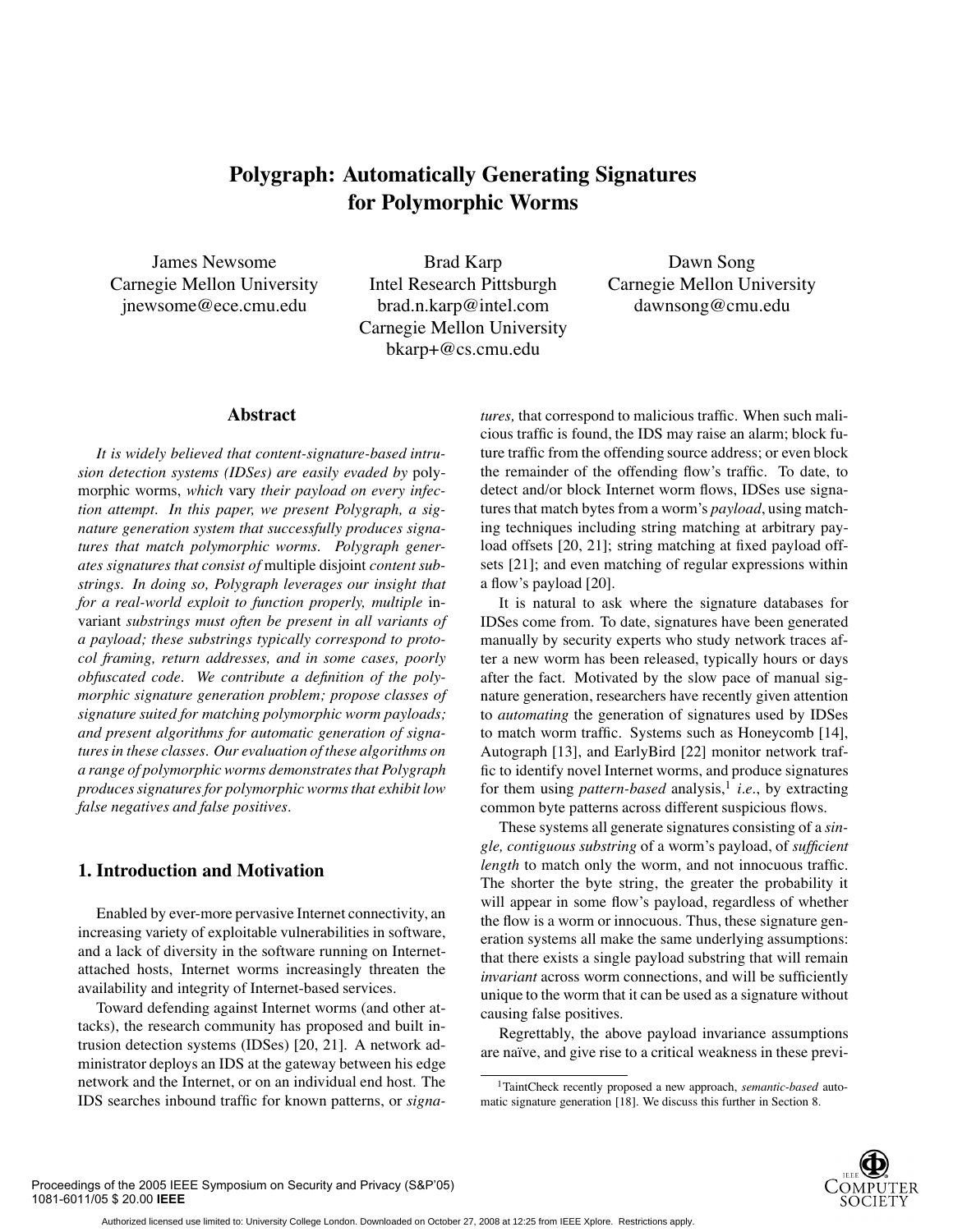ously proposed signature generation systems. A worm author may craft a worm that substantially changes its payload on every successive connection, and thus evades matching by any single substring signature that does not also occur in innocuous traffic. *Polymorphism* techniques<sup>2</sup>, through which a program may encode and re-encode itself into successive, different byte strings, enable production of changing worm payloads. It is pure serendipity that worm authors thus far have not chosen to render worms polymorphic; virus authors do so routinely [17, 24]. The effort required to do so is trivial, given that libraries to render code polymorphic are readily available [3, 10].

It would seem that given the imminent threat of polymorphic worms, automated signature generation, and indeed, even filtering of worms using human-generated signatures, are doomed to fail as worm quarantine strategies. In this paper, we argue the contrary: that it is possible to generate signatures automatically that match the many variants of polymorphic worms, and that offer low false positives and low false negatives. This argument is based on a key insight regarding the fundamental nature of polymorphic worms as compared with that of polymorphic viruses. Polymorphic viruses are executables stored locally on a host, invoked by a user or application. As such, their content may be entirely arbitrary, so long as when executed, they perform the operations desired by the author of the virus. That is, a polymorphic generator has free reign to obfuscate all bytes of a virus. In sharp contrast, to execute on a vulnerable host, a worm must exploit one or more specific server software vulnerabilities.

In practice, we find that exploits contain *invariant* bytes that are crucial to successfully exploiting the vulnerable server. Such invariant bytes can include protocol framing bytes, which must be present for the vulnerable server to branch down the code path where a software vulnerability exists; and the value used to overwrite a jump target (such as a return address or function pointer) to redirect the server's execution. Individually, each of these invariant byte strings may cause false positives. Thus, in our work, we explore automatic generation of signature types that incorporate *multiple disjoint byte strings,* that used together, yield low false positive rates during traffic filtering. These signature types include conjunctions of byte strings, token subsequences (substrings that must appear in a specified order, a special case of regular expression signatures, matched by Bro and Snort), and Bayes-scored substrings.

Our contributions in this work are as follows:

**Problem definition:** We define the signature generation problem for polymorphic worms.

**Signature generation algorithms:** We present Polygraph,

a suite of novel algorithms for automatic generation of signatures that match polymorphic worms.

**Evaluation on real polymorphic worms:** We use several real vulnerabilities to create polymorphic worms; run our signature generation algorithms on workloads consisting of samples of these worms; evaluate the quality (as measured in false positives and false negatives) of the signatures produced by these algorithms; and evaluate the computational cost of these signature generation algorithms.

We proceed in the remainder of the paper as follows. In Section 2, we first provide evidence of the existence of invariant payload bytes that cannot be rendered polymorphic using examples from real exploits, to motivate several classes of signature tailored to match disjoint invariant byte strings. We continue in Section 3 by setting the context in which Polygraph will be used, and stating our design goals for Polygraph. Next, in Section 4, we describe Polygraph's signature generation algorithms, before evaluating them in Section 5. We discuss possible attacks against Polygraph in Section 6; discuss our results in Section 7; review related work in Section 8; and conclude in Section 9.

# **2. Polymorphic Worms: Characteristics and Signature Classes**

To motivate Polygraph, we now consider the anatomy of polymorphic worms. We refer to a network flow containing a particular infection attempt as an *instance* or *sample* of a polymorphic worm. After briefly characterizing the types of content found in a polymorphic worm, we observe that samples of the same worm often share some *invariant* content due to the fact that they exploit the same vulnerability. We provide examples of real-world software vulnerabilities that support this observation. Next, we demonstrate that a single, contiguous byte string signature<sup>3</sup> cannot always match a polymorphic worm robustly. Motivated by the insufficiency of single substring signatures and the inherent structure in many exploits, we identify a family of signature types more expressive than single substrings that better match an exploit's structure. While these signature types are more complex than single substring signatures, and thus computationally costlier to generate and match, they hold promise for robust matching of polymorphic worms.

# **2.1. Exploits and Polymorphism**

Within a worm sample, we identify three classes of bytes. *Invariant bytes* are those fixed in value, which if changed, cause an exploit no longer to function. Such bytes

<sup>3</sup>For brevity, we hereafter refer to such signatures as *single substring* signatures.



<sup>&</sup>lt;sup>2</sup>Throughout this paper, we refer to both polymorphism and metamorphism as polymorphism, in the interest of brevity.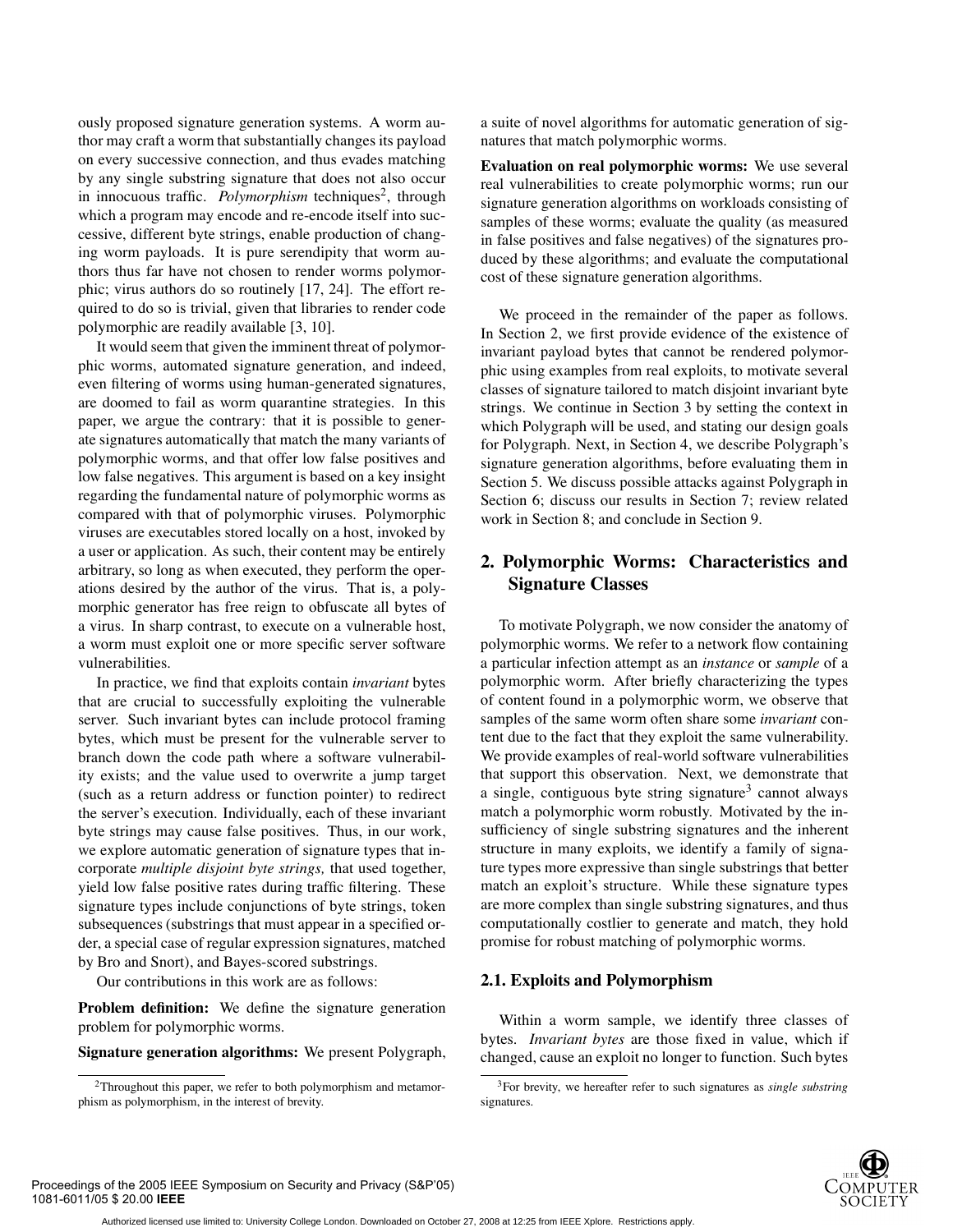are useful as portions of signatures. *Wildcard bytes* are those which may take on any value without affecting the correct functioning of a worm—neither its exploit nor its code. Finally, *code bytes* are the polymorphic code executed by a worm, that are the output of a polymorphic code engine. Typically, the main worm code will be encrypted under a different key in each worm sample. Execution starts at a small decryption routine, which is obfuscated differently in each worm sample. The degree of variation in code bytes from worm sample to worm sample depends on the quality of the polymorphic obfuscator used—a poor polymorphic obfuscater may leave long regions of bytes unchanged between the code instances it outputs, whereas a more aggressive one may leave nearly no multi-byte regions in common across its outputs. In this work, we do not depend on weaknesses of current code obfuscators to be able to generate quality signatures. Instead, we render worms to be *perfectly polymorphic*, by filling in code bytes with values chosen uniformly at random. We will also show that the current generation of polymorphic obfuscators actually do produce invariant byte sequences in their output, which means that we should be able to generate even higher quality signatures for worms that use these real-world code obfuscators.

#### **2.2. Invariant Content in Polymorphic Exploits**

If a vulnerability requires that a successful exploit contain invariant content, that content holds promise for use in signatures that can match all variants of a polymorphic worm. But to what extent do real vulnerabilities have this property? We surveyed over fifteen known software vulnerabilities, spanning a diverse set of operating systems and applications, and found that *nearly all* require invariant content in any exploit that can succeed. We stress that we do not claim all vulnerabilities share this property—only that a significant fraction do. We now describe the two chief sources of invariant content we unearthed: exploit framing and exploit payload.

**Invariant Exploit Framing** A software vulnerability exists at some particular code site, along a code path executed upon receiving a request from the network. In many cases, the code path to a vulnerability contains branches whose outcome depends on the content of the received request; these branches typically correspond to parsing of the request, in accordance with a specific protocol. Thus, an exploit typically includes *invariant framing* (*e.g.,* reserved keywords or well known binary constants that are part of a wire protocol) essential to exploiting a vulnerability successfully.

**Invariant Overwrite Values** Exploits typically alter the control flow of the victim program by overwriting a jump target in memory with a value provided in the exploit, either to force a jump to injected code in the payload, or to

force a jump to some specific point in library code. Such exploits typically must include an address from some small set of narrow ranges in the request. In attacks that redirect execution to injected code, the overwritten address must point at or near the beginning of the injected code, meaning that the high-order bytes of the overwritten address are typically invariant. A previous study of exploits contains a similar observation [19]. Attacks that redirect execution to a library also typically select from a small set of candidate jump targets. For example, CodeRed causes the server to jump to an address in a common Windows DLL that contains the instruction call ebx. For this technique to be stable, the address used for this purpose must work for a range of Windows versions. According to the Metasploit op-code database, there are only six addresses that would work across Windows 2000 service packs zero and one [4].

# **2.3. Examples: Invariant Content in Polymorphic Worms**

We manually identified the invariant content for exploits of a range of vulnerabilities by analyzing server source code (when available), and by studying how current exploits for the vulnerabilities work. We now present six of the vulnerabilities and exploits that we studied to illustrate the existence of invariant content in polymorphic worms, even with an ideal polymorphic engine. We also present our analysis of the output of one of the polymorphic generators, to show how close the current generators are to the ideal.

**Apache multiple-host-header vulnerability** First, we consider the hypothetical payload of a polymorphic worm structured like the payload of the Apache-Knacker exploit [9], shown in Figure 1. This exploit consists of a GET request containing multiple Host headers. The server concatenates the two Host fields into one buffer, leading to an overflow. This exploit contains several invariant protocol framing strings: "GET", "HTTP/1.1", and "Host:" twice. The second Host field also contains an invariant value used to overwrite the return address.

**BIND TSIG vulnerability** Next, we consider the Lion worm [5]. We constructed a polymorphic version of the Lion worm, shown in Figure 2. The Lion worm payload is a DNS request, and begins with the usual DNS protocol header and record counts, all of which may be varied considerably across payloads, and are thus wildcard bytes; only a single bit in the header must be held invariant for the exploit to function—the bit indicating that the packet is a request, rather than a response. Next come two question entries. The second contains an invariant value used to overwrite a return address (also encoded in a QNAME). Finally, to take the vulnerable code path in the server, the exploit payload must include an Additional record of type TSIG; this requirement results in three contiguous invariant

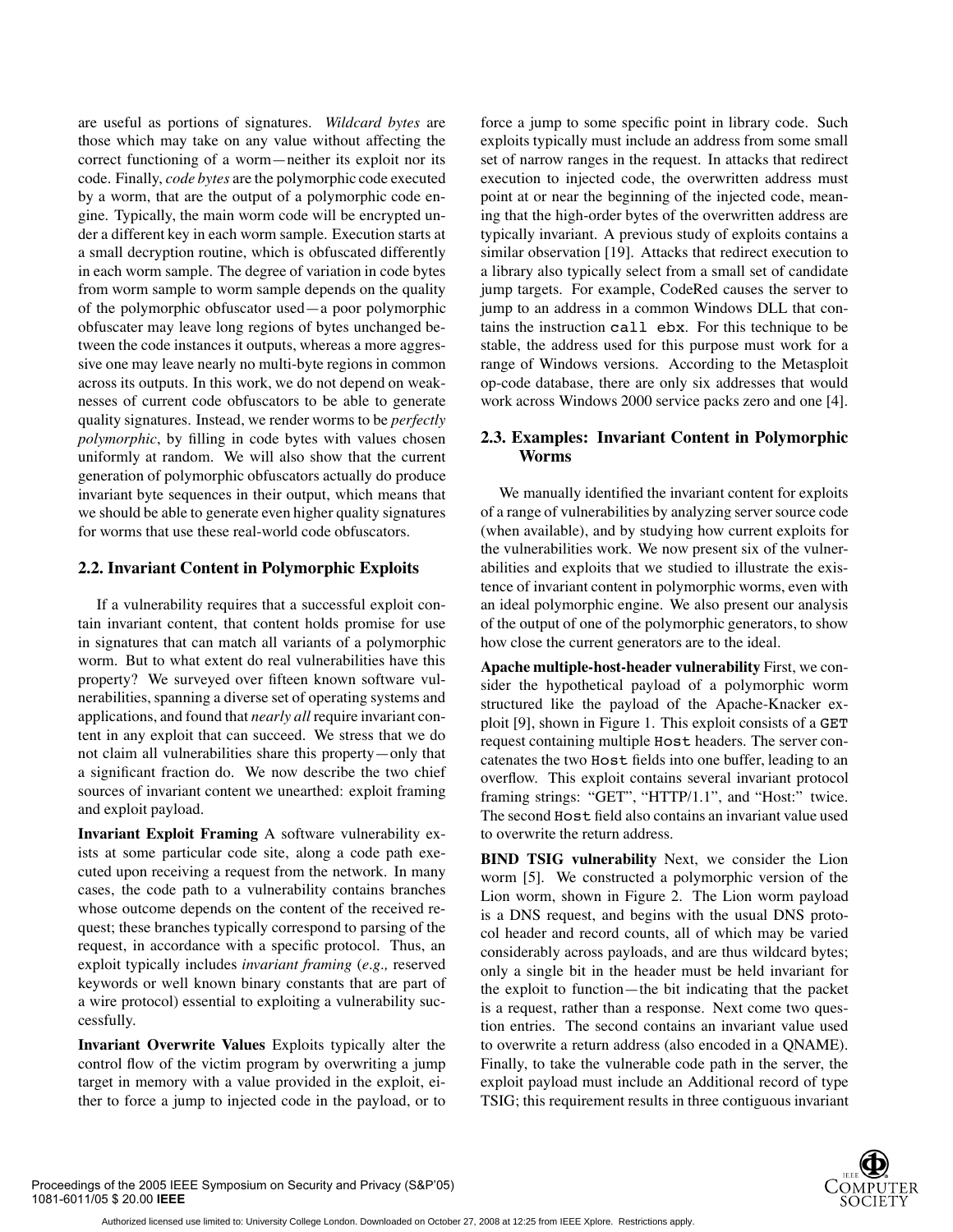

**Figure 1. Polymorphed Apache-Knacker exploit. Unshaded content represents wildcard bytes; lightly shaded content represents code bytes; heavily shaded content represents invariant bytes.**



**Figure 2. BIND TSIG vulnerability, as exploited by the Lion worm. Shading as for Apache vulnerability.**

bytes near the end of the payload.

**Slapper** The Slapper worm [1] exploits a heap buffer overrun vulnerability in Apache's mod ssh module. Note that the attack takes place during the initial handshake, meaning that it is not encrypted. It is a two-part attack; It first uses the overrun to overwrite a variable containing the session-id length, causing the server to leak pointer values. This part must contain the normal protocol framing of a client-hello message, as well as the value used to overwrite the variable (0x70).

In the second part of the attack, another session is opened, and the same buffer is overrun. This time, the leaked data is patched in, allowing the exploit to perform a longer buffer overrun while still not causing the server to crash. The heap metadata is overwritten in such a way as to later cause the GOT entry of free to be overwritten with a pointer to the attacker's code, placed previously on the heap. Thus, there is an invariant overwrite value that points to the attacker's code, and another that points to the GOT entry for free. An aggressively polymorphic worm may try to target other GOT entries or function pointers as well. However, there will still only be a relatively small number of values that will work.

**SQLSlammer** The SQLSlammer [2] exploit must begin with the invariant framing byte 0x04 in order to trigger the

vulnerable code path. It uses a buffer overrun to overwrite a return address with a pointer to a call esp instruction contained in a common Windows DLL. There are only a small number of such values that work across multiple windows versions.

**CodeRed** The CodeRed [6] exploit takes advantage of a buffer overflow when converting ASCII to Unicode. The exploit must be a GET request for a .ida file. The value used to overwrite the return address must appear later in the URL. CodeRed overwrites the return address to point to call esp. There are only a small number of such pointers that will work across multiple Windows versions. Hence, the exploit must contain the invariant protocol framing string "GET", followed by ".ida?", followed by a pointer to call esp.

**AdmWorm** The AdmWorm [7] exploits BIND via a buffer overrun. Unlike the other exploits described here, there are *no* invariant protocol framing bytes in this exploit. However, there is still an invariant value used to overwrite a return address.

|  |  | eb 2d 59 31 $ d2 b2 20 8b  19 c1 c3 0e$   |
|--|--|-------------------------------------------|
|  |  | 81 f3 81 68 44 b3 c1 c3 0a c1 c3 19 c1 c3 |
|  |  | 11 89 19 81 e9 ff ff ff ff 41 41 41 80 ea |
|  |  | 02 4a 4a 74 07 eb d8 e8 ce ff ff ff 0b    |

**Figure 3. Output by Clet polymorphic engine includes invariant substrings. Boxed bytes are found in at least 20% of Clet's outputs; shaded bytes are found in all of Clet's outputs.**

**Clet polymorphic engine** Figure 3 shows a sample output by the Clet polymorphic code engine  $[10]<sup>4</sup>$ . The output consists of encrypted code, which is completely different each time, and a decryption routine that is obfuscated differently each time. In order to determine how effective the Clet obfuscation is, we generated 100 Clet outputs for the same input code, and counted substrings of all lengths in common among the decryption routines in these 100 outputs. Strings that were present in *all* 100 outputs appear with shaded backgrounds; those that were present in at least 20 outputs, but fewer than all 100, appear boxed. Clearly, Clet produces substrings that are entirely invariant across payloads, and other substrings that occur in a substantial fraction of payloads. However, upon examining the Clet source

<sup>4</sup>We also evaluated the ADMmutate [3] polymorphic engine. We present Clet as the more pessimal case, as it produced less invariant content than the ADMmutate engine.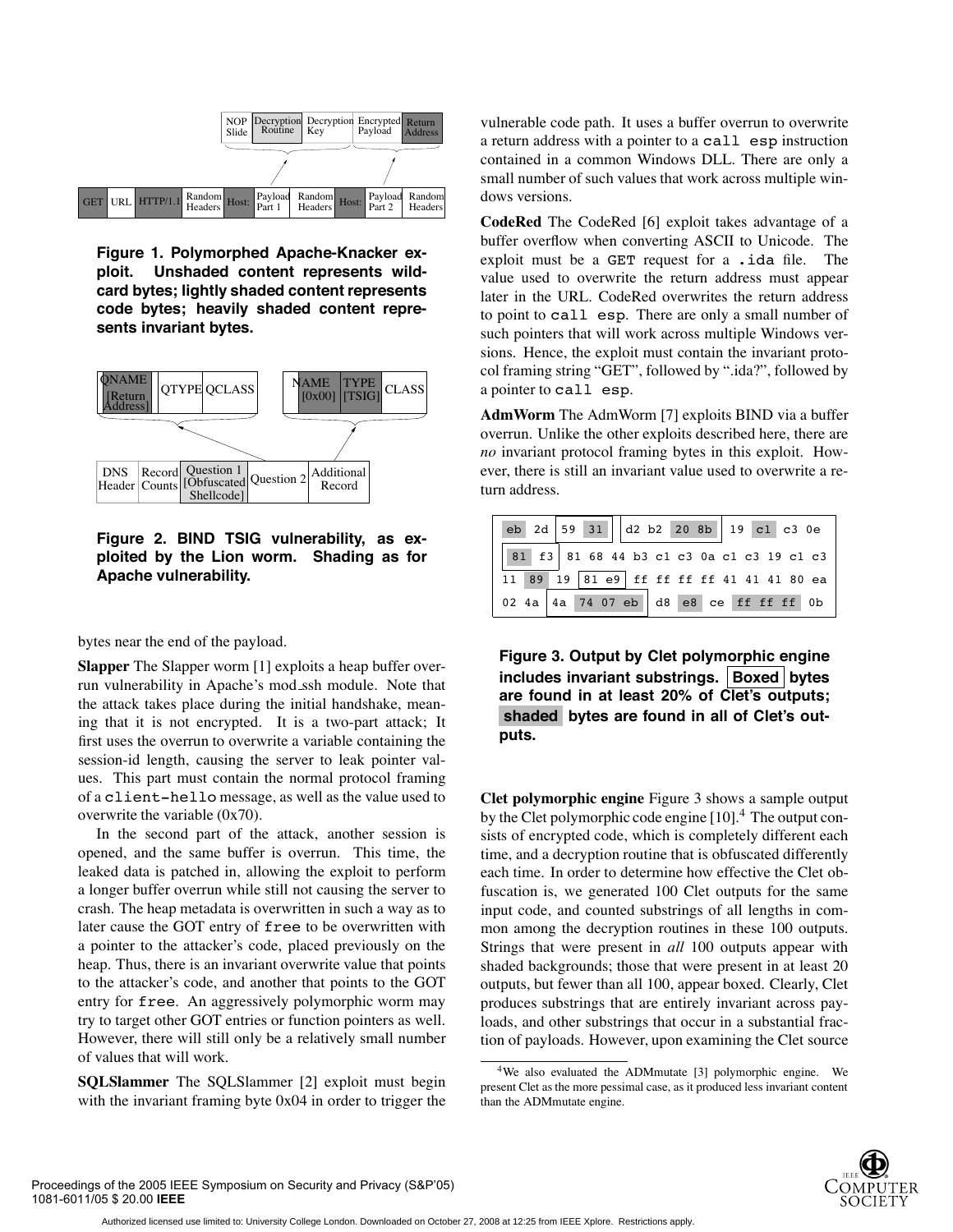code, it seems likely that the obfuscation engine could be improved significantly, reducing the number of substrings in common between Clet outputs.

#### **2.4. Substring Signatures Insufficient**

As described previously, the pattern-based signature generation systems proposed to date [14, 13, 22] generate single substring signatures, found either in reassembled flow payloads, or individual packet payloads. These systems thus make two assumptions about worm traffic:

- A single invariant substring exists across payload instances for the same worm; that is, the substring is *sensitive*, in that it will match all worm instances.<sup>5</sup>
- The invariant substring is sufficiently long to be *specific*; that is, the substring does not occur in any nonworm payloads destined for the same IP protocol and port.

Can a sensitive and specific single substring signature be found in the example payloads in the Apache and DNS exploits described in Section 2.3? Consider the Apache exploit. The unshaded bytes are wildcards, and cannot be relied upon to provide invariant content; note that even the NOP slide can contain significantly varying bytes across payloads, as many instruction sequences effectively may serve as NOPs. If we assume a strong code obfuscator, we cannot rely on there being an invariant substring longer than two bytes long in the obfuscated decryption routine, shown with light shading. The only invariant bytes are the heavily shaded ones, which are pieces of HTTP protocol framing, and a return address (or perhaps a two-byte prefix of the return address, if the worm is free to position its code anywhere within a 64K memory region). Clearly, the HTTP protocol framing substrings individually will not be specific, as they can occur in both innocuous and worm HTTP flows. By itself, even the two-to-four-byte return address present in the payload is not sufficiently specific to avoid false positives; consider that a single binary substring of that length may trivially occur in an HTTP upload request. As we show in our evaluation in Section 5, we have experimentally verified exactly this phenomenon; we have found return address bytes from real worm payloads in innocuous flows in HTTP request traces taken from the DMZ of Intel Research Pittsburgh.

The Lion worm presents a similar story: the heavily shaded invariant bytes, the high-order bytes of the return address, and TSIG identifier, two and three bytes long, respectively, are too short to be specific to the Lion worm. As we show in our evaluation in Section 5, we found false positives when searching for those substrings in DNS traffic traces from a busy DNS server that is a nameserver for top-level country code domains.

We conclude that single substring signatures cannot match polymorphic worms with low false positives and low false negatives.

#### **2.5. Signature Classes for Polymorphic Worms**

Motivated by the insufficiency of single substring signatures for matching polymorphic worms robustly, we now propose other signature classes that hold promise for matching the particular invariant exploit framing and payload structures described in this section. All these signatures are built from substrings, or *tokens*. The signature classes we investigate in detail in Section 4 include:

**Conjunction signatures** A signature that consists of a set of tokens, and matches a payload if *all* tokens in the set are found in it, in any order. This signature type can match the multiple invariant tokens present in a polymorphic worm's payload, and matching multiple tokens is more specific than matching one of those tokens alone.

**Token-subsequence signatures** A signature that consists of an *ordered* set of tokens. A flow matches a tokensubsequence signature if and only if the flow contains the sequence of tokens in the signature with the same ordering. Signatures of this type can easily be expressed as regular expressions, allowing them to be used in current IDSes [20, 21]. For the same set of tokens, a token subsequence signature will be more specific than a conjunction signature, as the former makes an ordering constraint, while the latter makes none. Framing often exhibits ordering; *e.g.* the TSIG record in the Lion worm, which must come *last* in the payload for the exploit to succeed, and the return address, which must therefore come before it.

**Bayes signatures** A signature that consists of a set of tokens, each of which is associated with a *score*, and an overall *threshold.* In contrast with the exact matching offered by conjunction signatures and token-subsequence signatures, Bayes signatures provide probabilistic matching—given a flow, we compute the probability that the flow is a worm using the scores of the tokens present in the flow. If the resulting probability is over the threshold, we classify the flow to be a worm. Construction and matching of Bayes signatures is less *rigid* than for conjunction or token-subsequence signatures. This provides several advantages. It allows Bayes signatures to be learned from suspicious flow pools that contain samples from unrelated worms, and even innocuous network requests. (We show that the other signature



<sup>&</sup>lt;sup>5</sup>It is possible that a worm's content varies only very slightly across instances, and that at least one of a small, constant-cardinality set of substring signatures matches all worm instances. We view this case as qualitatively the same as that where worm content is invariant, and focus our attention herein on worms whose content varies to a much greater extent, such that a small set of substring signatures does not suffice to match all variants.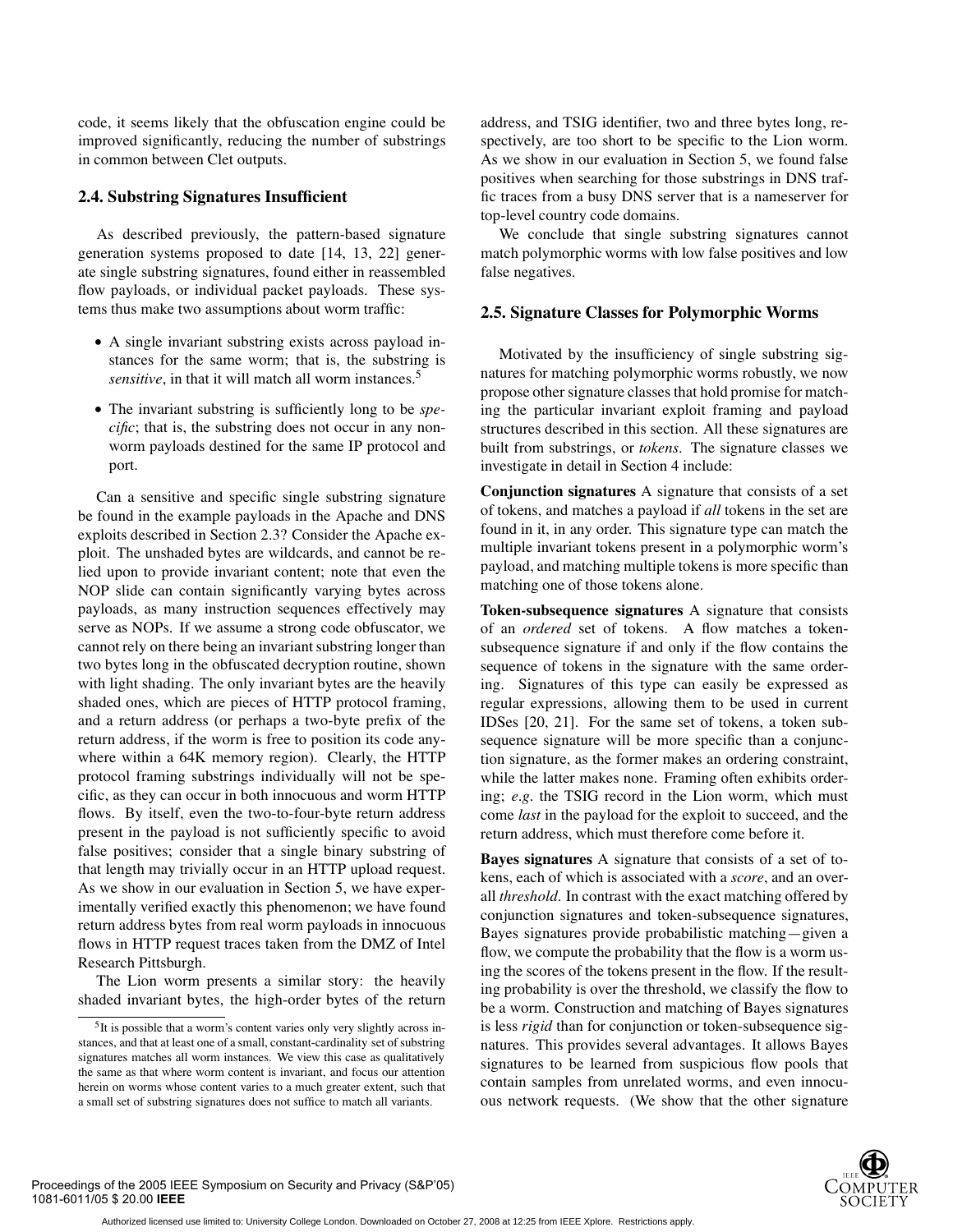

**Figure 4. Architecture of a Polygraph monitor.**

generation algorithms can be adapted to deal with these situations effectively, but at a higher computational cost). It also helps to prevent false negatives in cases where a token is observed in all samples in the suspicious flow pool, but does not actually appear in every sample of the worm. This issue is further discussed in Section 6.

# **3. Problem Definition and Design Goals**

We now consider the context in which we envision Polygraph will be used, both to scope the problem we consider in this paper, and to reveal challenges inherent in the problem. Having defined the problem, we then offer design goals for Polygraph.

### **3.1. Context and Architecture**

Figure 4 depicts a typical deployment of a Polygraph monitor, shown as the shaded region, which incorporates the Polygraph signature generator. In this paper, we concern ourselves with the detailed design of algorithms for the Polygraph signature generator. We now give a brief overview of the remaining pieces of a Polygraph monitor, to provide context for understanding how the Polygraph signature generator fits into an end-to-end system.

We envision that a Polygraph monitor observes all network traffic, either at a monitoring point such as between an edge network and the Internet, or at an end host. In this work, we consider only a single monitor instance at a single site.<sup>6</sup> Monitored network traffic passes through a flow classifier, which reassembles flows into contiguous byte flows, and classifies reassembled flows destined for the same IP protocol number and port into a *suspicious flow pool* and an *innocuous flow pool*. Flow reassembly (including traffic normalization) at a monitor has been well studied in the IDS research community [20]; we defer a discussion of the liabilities of conducting flow reassembly to Section 6.

There is a rich literature on methods for identifying anomalous or suspicious traffic. Previous signature generation systems have used inbound honeypot traffic [14] or port scan activity [13] to identify suspicious flows. Far more accurate techniques are also available, such as monitoring the execution of a server to detect exploits at run time, and mapping exploit occurrences to the network payloads that caused them, as is done in run-time-detection-based methods [18]. These current techniques are not suitable for blocking individual infection attempts, either because they are too inaccurate or too slow, but they are suitable for use in a flow classifier for Polygraph. The design of flow classifiers is outside the scope of this paper, but we assume as we design and evaluate algorithms for the Polygraph signature generator that a flow classifier will be imperfect—that it may misclassify innocuous flows as suspicious, and viceversa. Such misclassified flows increase the difficulty of avoiding the generation of signatures that cause false positives; we refer to such innocuous flows in the suspicious flow pool as *noise.*

Another challenge in generating high-quality signatures is that we presume the flow classifier does not distinguish between different worms (though some classifiers may be able to help do so [18]); it simply recognizes all worms as worms, and partitions traffic by destination port. Thus, the suspicious flow pool for a particular destination port may contain a mixture of different worms—that is, worms that are *not* polymorphic variants based on the same exploit. For example, a single edge network may include hosts running different HTTP server implementations, each with different vulnerabilities. In such a case, different worm payloads in the suspicious flow pool for port 80 observed at the DMZ may contain different exploits. As we describe in our design goals, the signature generation algorithm should produce high-quality signatures, even when the suspicious flow pool contains a mixture of different worms.

In the simplest possible setting, signature generation works as a single pass: the Polygraph signature generator takes a suspicious flow pool and an innocuous flow pool as input, and produces a set of signatures as output, chosen to match the worms in the input suspicious flow pool, and to minimize false positives, based on the innocuous flow pool. However, we believe that incorporating feedback, whereby the Polygraph signature generator is provided information concerning the false positives and false negatives caused by signatures it has previously generated, can significantly improve signature quality and allow Polygraph to adapt to attacks that change over time.

# **3.2. Problem Definition for Polygraph Signature Generator**

In the remainder of this paper, we focus on the signature generation algorithms in the Polygraph signature generator.



<sup>&</sup>lt;sup>6</sup>While we believe that extending Polygraph to work distributedly holds promise for reasons explored in previous signature generation systems [13], we leave such extensions to future work.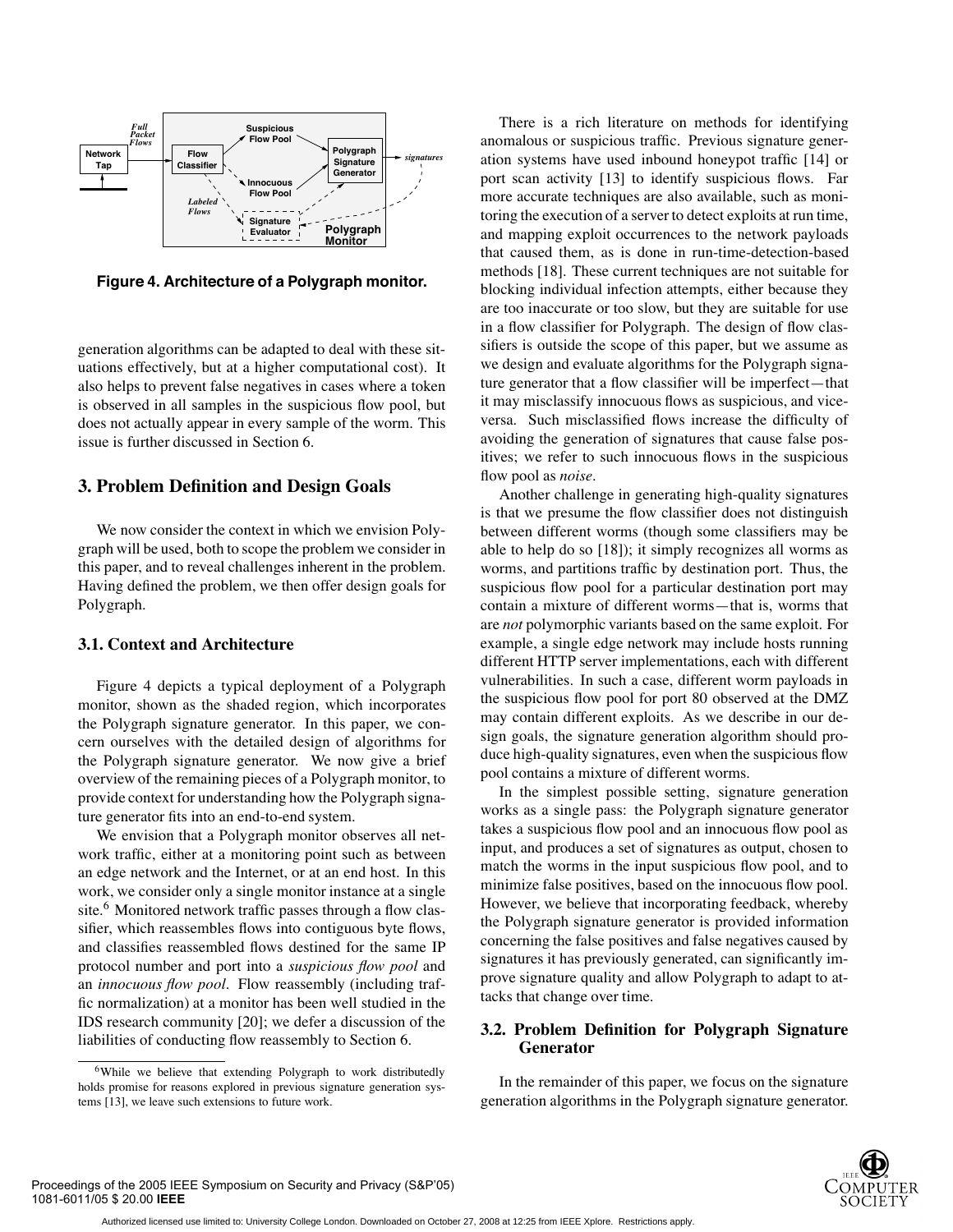We now formally define the signature generation problem, and introduce terminology and notation used in subsequent exposition.

The signature generation algorithm is given a training pool containing a *suspicious flow pool* where each flow is *labeled* as a worm flow, and an *innocuous flow pool* where each flow is labeled as a non-worm. Note that these labels are not necessarily accurate. In particular, the suspicious pool may contain some innocuous flows. We refer to innocuous flows in the suspicious flow pool as *noise*.

The signature generation algorithm then produces a set of signatures. We state that the signature set causes a false positive for a flow if it *is not* a worm, but one or more signatures in the signature set matches it. If a network flow *is* a worm, but no signature in the signature set classifies the payload as a worm, we state that the signature set causes a false negative for that network flow.

#### **3.3. Design Goals**

Polygraph<sup>7</sup> must meet several design goals to work effectively:

**Signature quality.** Our end-to-end goal in Polygraph, as has been the case in prior worm signature generation systems, is to generate signatures that offer low false positives for innocuous traffic and low false negatives for worm instances, including polymorphic worm instances.

**Efficient signature generation.** The signature types proposed in Section 2.5 are more complex than the single substring signatures generated automatically by today's signature generation systems. To the extent possible, we seek to minimize the computational cost of signature generation in the size of the suspicious flow pool. Thus, we seek efficient algorithms for signature generation.

**Efficient signature matching.** Each signature type also incurs a different computational cost during matching against network traffic. We characterize these matching costs for each signature type, to argue for the tractability of filtering using these more complex signatures.

**Generation of small signature sets.** Some constraint must be made on the *number* of signatures Polygraph generates to match a suspicious flow pool. In the extreme case, Polygraph might generate one signature for each polymorphic payload. Clearly, such behavior does not qualify as generating a signature that matches a polymorphic worm. We seek to minimize the number of signatures Polygraph generates for a suspicious flow pool, without sacrificing signature quality (causing false positives). Such sets of signatures cost less bandwidth to disseminate, and cost less to match at traffic filtering time.

 $7$ For the remainder of the paper, we refer to the Polygraph signature generator as Polygraph, in the interest of brevity.

**Robustness against noise and multiple worms.** A successful signature generator must generate high-quality signatures on workloads that contain noise or a mixture of different worms on the same destination port. If the system cannot find a fully general signature that matches all worms in the pool and does not cause false positives, it should instead generate multiple signatures, each of which matches some subset of flows in the suspicious flow pool (most likely a subset that employ the same exploit), and such that the set of signatures together exhibits low false positives and low false negatives.

**Robustness against evasion and subversion.** An adversary who knows the design of Polygraph may attempt to evade or subvert the system. Several well known attacks against IDS systems may be mounted against Polygraph, but there are novel attacks specific to Polygraph as well. An adversary may, for example, evolve a worm's payload over time, in an effort to cause signatures previously generated by Polygraph to cease matching the worm. We consider several evasion and subversion strategies an adversary might adopt in Section 6, and describe defenses against them.

## **4. Signature Generation Algorithms**

In this section, we will describe our algorithms for automatically generating signatures of different classes including conjunction signatures, token subsequence signatures, and Bayes signatures. For ease of explanation, we first consider the problem of generating one signature that matches every sample (or most of the samples) in the suspicious flow pool. However, when the suspicious flow pool has noise or contains a mix of different worms (or a worm with different attack vectors), generating one signature that matches every flow is not always possible or will result in low-quality signatures. In Section 4.3, we will show how these algorithms can be adapted to handle the cases when there is noise and when there are multiple worms in the suspicious pool, by generating a set of signatures where each signature in the set only matches part of the suspicious pool and the set of signatures together match the samples in the suspicious pool.

Many of the algorithms described in this section are based on algorithms found in [11].

#### **4.1. Preprocessing: Token Extraction**

We define a *token* to be a contiguous byte sequence. Each signature in the signature classes that we consider is made up of one or more such tokens. Here we discuss algorithms for extracting and analyzing tokens, which will be used in our algorithms for creating signatures.

As a preprocessing step before signature generation, we extract all of the distinct substrings of a minimum length

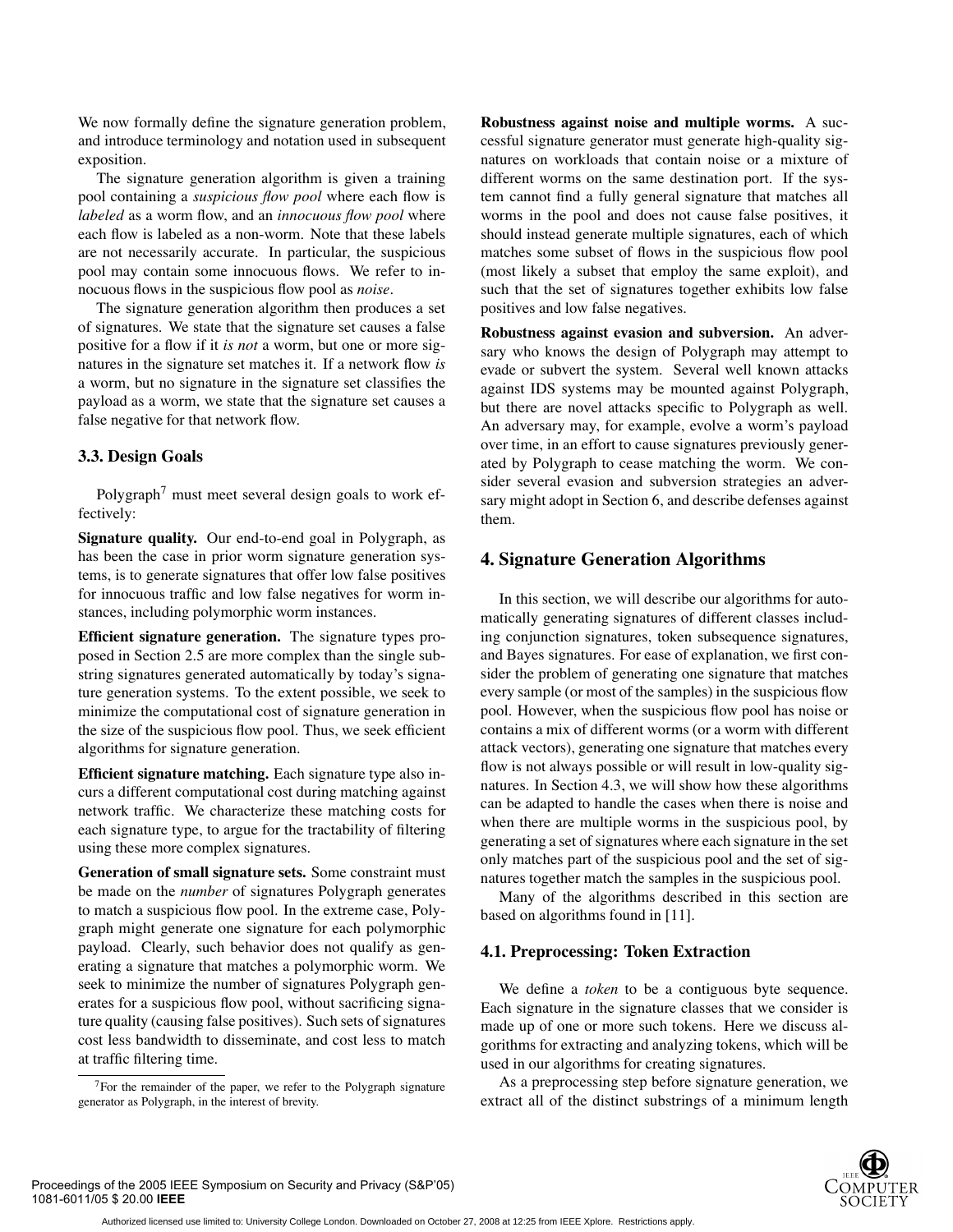that occur in at least *K* out of the total *n* samples in the suspicious pool. By distinct, we mean that we do not want to use a token that is a substring of another token, unless it occurs in at least *K* out of *n* samples *not* as a substring of that token. For example, suppose one of the substrings occurring in at least *K* out of the *n* samples is "HTTP". "TTP" is not a *distinct* substring unless it occurs in at least *K* of the *n* samples, *not* as a substring of "HTTP".

There is a well-known algorithm to find the *longest* substring that occurs in at least *K* of *n* samples [12], in time linear in the total length of the samples. That algorithm can be trivially modified to return a set of substrings that includes all of the distinct substrings that occur in at least *K* out of *n* samples, but also includes some of the non-distinct substrings, in the same time bound. We can then *prune* out the non-distinct substrings and finally output the set of tokens for use in signature generation.

Token extraction can be viewed as a first step toward eliminating the irrelevant parts of suspicious flows. After the token extraction, we can simply represent each suspicious flow as a sequence of tokens, and remove the rest of the payload.

#### **4.2. Generating Single Signatures**

We next describe our algorithms that automatically generate a single signature that matches all (or most of) the suspicious flow pool. Note that this approach of forcing all (or most of) the suspicious flow pool to be matched using a single signature is not resilient against noise or when the suspicious flow pool contains a mixture of different worms. We present our full algorithms to address these issues in Section 4.3.

#### **4.2.1. Generating Conjunction Signatures**

A conjunction signature consists of an unordered set of tokens, where a sample matches the signature if and only if it contains every token in the signature. To generate one conjunction signature matching every sample in the pool, we can simply use the token extraction algorithm described above to find all the distinct tokens that appear in every sample of the suspicious pool. The signature is then this set of tokens. The running time of the algorithm is linear in the total byte length of the suspicious pool.

#### **4.2.2. Generating Token-Subsequence Signatures**

A token-subsequence signature is an ordered list of tokens. A sample matches a token-subsequence signature if and only if the subsequence of tokens is in the sample. To generate a token-subsequence signature, we want to find an ordered sequence of tokens that is present in every sample in the suspicious pool. We begin by showing how to find the signature from two samples, and then show how we can use that algorithm to find a token-subsequence signature for any number of samples.

A subsequence of two strings is a sequence of bytes that occur in the same order in both strings, though not necessarily consecutively. For example, in the strings "xxonexxxtwox" and "oneyyyyytwoyy", the longest common subsequence is "onetwo". The problem of finding the longest common subsequence of two strings can be framed as a *string alignment* problem. That is, given two strings, we wish to align them in such a way as to maximize the number of characters aligned with a matching character. The alignment that gives the longest subsequence in the previous examples is:

|  |  |  |  |  |  | $x \times 0$ n e $x \times x$ - - t w o $x$ - |                                                           |  |
|--|--|--|--|--|--|-----------------------------------------------|-----------------------------------------------------------|--|
|  |  |  |  |  |  | - - one y y y y y t wo y y                    |                                                           |  |
|  |  |  |  |  |  |                                               | This alignment can be described by the regular expression |  |

".\*one.\*two.\*".

with contiguous substrings.

Note that the *longest* subsequence does not maximize *consecutive* matches, only the total number of matches. For example, consider the strings "oxnxexzxtwox" and "ytwoyoynyeyz". The alignment corresponding to the longest subsequence is:

- - - - - o x n x e x z x t w o x  $y$  t w o y o y n y n y e y z - - - - -This results in the signature  $\overline{``.}^{\ast}$ o.\*n. $\overline{.*}$ e.\*z.\*". However, in this case we would prefer to generate the signature ".\*two.\*", which corresponds to the alignment: o x n x e x z x t w o x - - - - - - -- - - - - - y two yoynyeyz Although the second alignment produces a shorter subsequence, the fact that all the bytes are contiguous produces a much better signature. (We can use the technique in Appendix A to show that the first signature has a 54.8% chance of matching a random 1000-byte string, while the second signature has only a .0000595% chance). Thus, we need to use a string alignment algorithm that prefers subsequences

We use an adaptation of the Smith-Waterman [23] algorithm to find such an alignment. An alignment is assigned a score by adding 1 for each character that is aligned with a matching character, and subtracting a gap penalty *Wg* for each maximal sequence of spaces and/or non-matching characters.<sup>8</sup> That is, there is a gap for every ".\*" in the resulting signature. However, we do not count the first and the last ".\*", which are always present. In our experiments, we set  $W_g$  to 0.8 (We used the technique in Appendix A to help choose this value, based on minimizing the chance of the resulting signature matching unrelated strings). Using these parameters, the score for the alignment producing the signature ".\*o.\*n.\*e.\*z.\*" has a value of  $4 - 3$  .  $8 = 1.6$ ,

<sup>8</sup>This differs from the common definition of a gap, which is a maximal sequence of spaces.

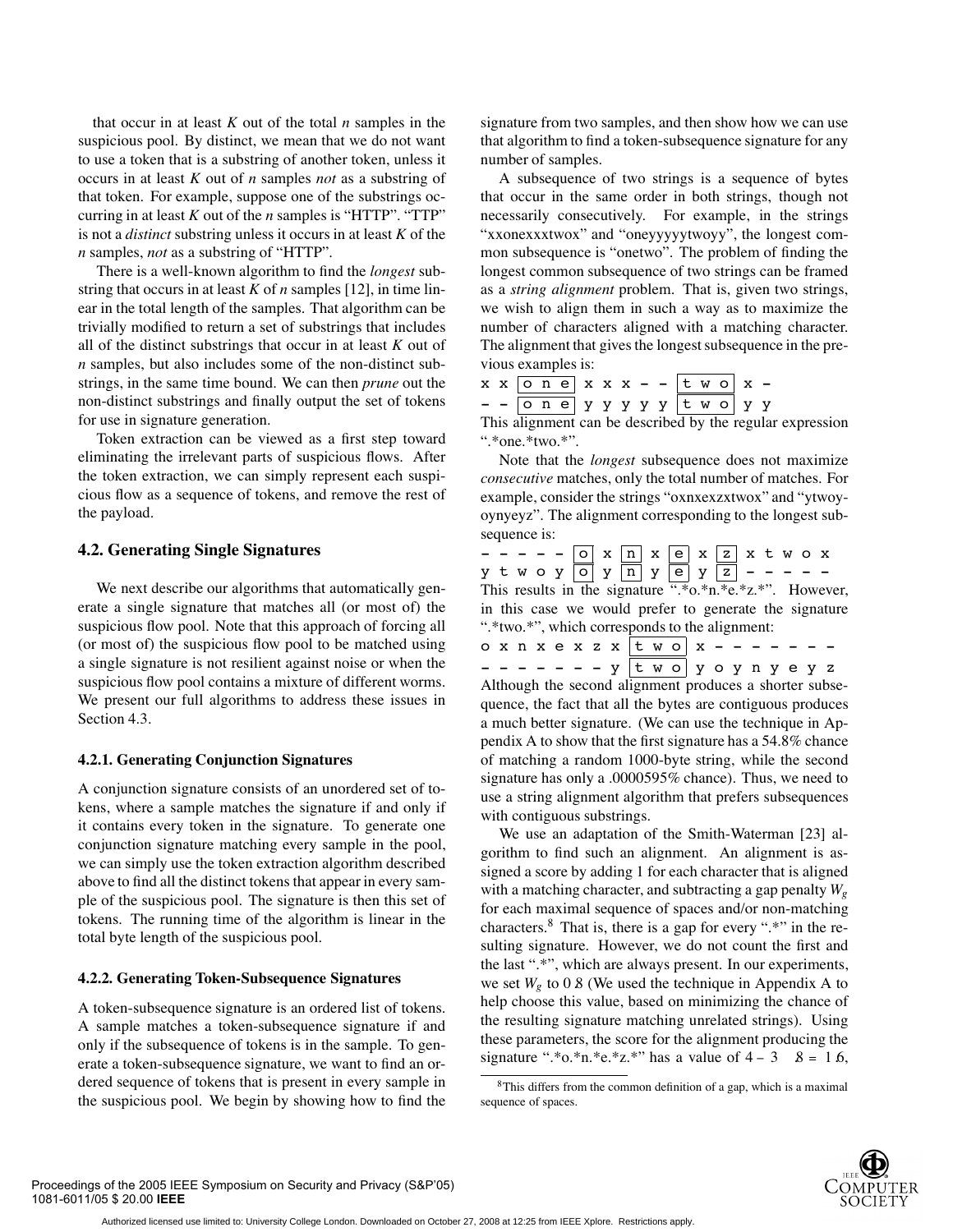while the score for the alignment producing the signature ".\*two.\*" has a value of  $3-0$  .  $8 = 3$ . Hence, the latter signature would be preferred. The Smith-Waterman algorithm finds the highest-scoring alignment between two strings in  $O$   $(nm)$  time and space, where *n* and *m* are the lengths of the strings.<sup>9</sup>

We generate a signature that matches every sample in the suspicious pool by finding a subsequence of tokens that is present in each sample. We find this by iteratively applying the string-alignment algorithm just described. After each step, we replace any gaps in the output with a special gap character , and find the best alignment between it and the next sample. Note that this algorithm is *greedy*, and could reach a local minimum. To help reduce this risk, we first use the token extraction algorithm to find the tokens present in every sample, and then convert each sample to a sequence of tokens separated by . This helps prevent an early alignment from aligning byte sequences that are not present in other samples. It also has the added benefit of reducing the lengths of the strings, and hence the running time of the Smith-Waterman pairwise comparisons.

If the suspicious pool consists of *s* samples, each *n* bytes long, the running time is  $O(n)$  to perform the token extraction, plus  $O(n^2)$  to perform the alignments.

#### **4.2.3. Generating Bayes Signatures**

The conjunction and token-subsequence classes of signatures assume that the distinction between worms and innocuous flows involves an exact pattern of a set of tokens. However, the distinction between worms and innocuous flows may instead be a difference in the probability distributions over sets of tokens that may be present. Thus, given two different distributions over sets of tokens (*e.g.*, for worms and innocuous flows), we could classify a flow by the distribution from which its token set is more likely to have been generated. This type of signature allows for probabilistic matching and classification, rather than for exact matches, and may be more resilient to noise and changes in the traffic.

We study the naïve Bayes classifier as a first step toward exploring this class of signatures. This model is characterized by the following independence assumption: the probability of a token being present in a string, when the string is known to be a worm or an innocuous string, is independent of the presence of other tokens in the string. This assumption often holds approximately in many practical scenarios, and is simple enough to allow us to focus on the important question, *i.e.*, how such a probabilistic matching scheme compares to the exact matching schemes. In addition, a naïve Bayes classifier needs far fewer examples to

approach its asymptotic error, in comparison to many other models; thus, it will yield very good results when it is used with an extremely large number of dimensions (*i.e.* tokens, in our case) and a moderately sized suspicious pool. In future work, we can easily relax this independence assumption and extend the naïve Bayes model to other more complex Bayesian models to allow more complex dependencies in the presence of sets of tokens.

As in the conjunction and subsequence signature generation, the first step in generating a Bayes signature is to choose the set of tokens to use as features, as described in Section 4.1. Assume that we have a set of *n* tokens,  ${T_i}_1$  *i n*, from the preprocessing step. Thus, a flow *x* could be denoted with a vector  $(x_1,...,x_n)$  in  $\{0,1\}^n$ , where the *i*th bit  $x_i$  is set to 1 if and only if the *i*th token  $T_i$  is present somewhere in the string.

We then calculate the empirical probability of a token occurring in a sample given the classification of the sample (a worm or not a worm), *i.e.*, for each token  $T_i$ , we compute the probability that the token  $T_i$  is present in a worm flow, denoted as  $t_i$ , and the probability that the token  $T_i$  is present in an innocuous flow, denoted as  $s_i$ . We calculate  $t_i$  simply as the fraction of samples in the suspicious flow pool that the token  $T_i$  occurs in. We estimate  $s_i$ , the probability of a token occurring in innocuous traffic, by measuring the fraction of samples it appears in the innocuous pool, and by calculating it using the technique described in Appendix A. We use whichever value is greater, in an effort to minimize the risk of false positives.

Given a sample *x*, let  $\mathbb{L}(x)$  denote the true label of *x*, *i.e.*,  $\mathbb{L}(x) =$  worm denotes *x* is a worm, and  $\mathbb{L}(x) =$  worm denotes *x* is not a worm. Thus, to classify a sample  $x =$  $(x_1,...,x_n)$ , we wish to compute Pr  $\mathbb{L}(x) = \text{worm}[x]$  and  $Pr[\cup(x) = \text{worm}[x].$ 

To calculate Pr  $\mathbb{L}(x)$  = worm  $\mathbb{k}$ ], we use Bayes law.

$$
\Pr[\mathbb{L}(\mathbf{x}) = \text{worm}|\mathbf{x}]
$$

$$
= \frac{\operatorname{Pr}\left[\ln\left(x\right) = \text{worm}\right]}{\operatorname{Pr}\left[\ln\right]} \operatorname{Pr}\left[\ln\left(x\right) = \text{worm}\right]
$$

From the independence assumption of the naïve Bayes model, we can compute this as follows:

$$
= \frac{\Pr[\mathbb{L} \ (x) = \text{worm}]}{\Pr[\mathbb{k}]} \Pr[\mathbb{k}_i = 1 | \mathbb{L} \ (x) = \text{worm}].
$$

We only need to estimate the quantity  $\frac{\Pr[\text{L}(x) = \text{Worm}[x]}{\Pr[\text{L}(x) = \text{Worm}[x]}$ (*i.e.*, if this is greater than 1, then the *x* is more likely to have been generated by a worm, and vice-versa).

$$
\Pr[\mathbb{L} \ (x) = \text{worm } k]
$$
\n
$$
\Pr[\mathbb{L} \ (x) = \text{worm } k]
$$
\n
$$
= \Pr[\mathbb{L} \ (x) = \text{worm } ] \cdot \frac{1}{1 + n} \Pr[k_i = 1 | \mathbb{L} \ (x) = \text{worm } ]
$$
\n
$$
\Pr[\mathbb{L} \ (x) = \text{worm } ] \cdot \frac{1}{1 + n} \Pr[k_i = 1 | \mathbb{L} \ (x) = \text{worm } ]
$$



<sup>&</sup>lt;sup>9</sup>Hirchberg's algorithm can reduce the space bound to  $O(m)$ , where  $m$ is the length of the longer string.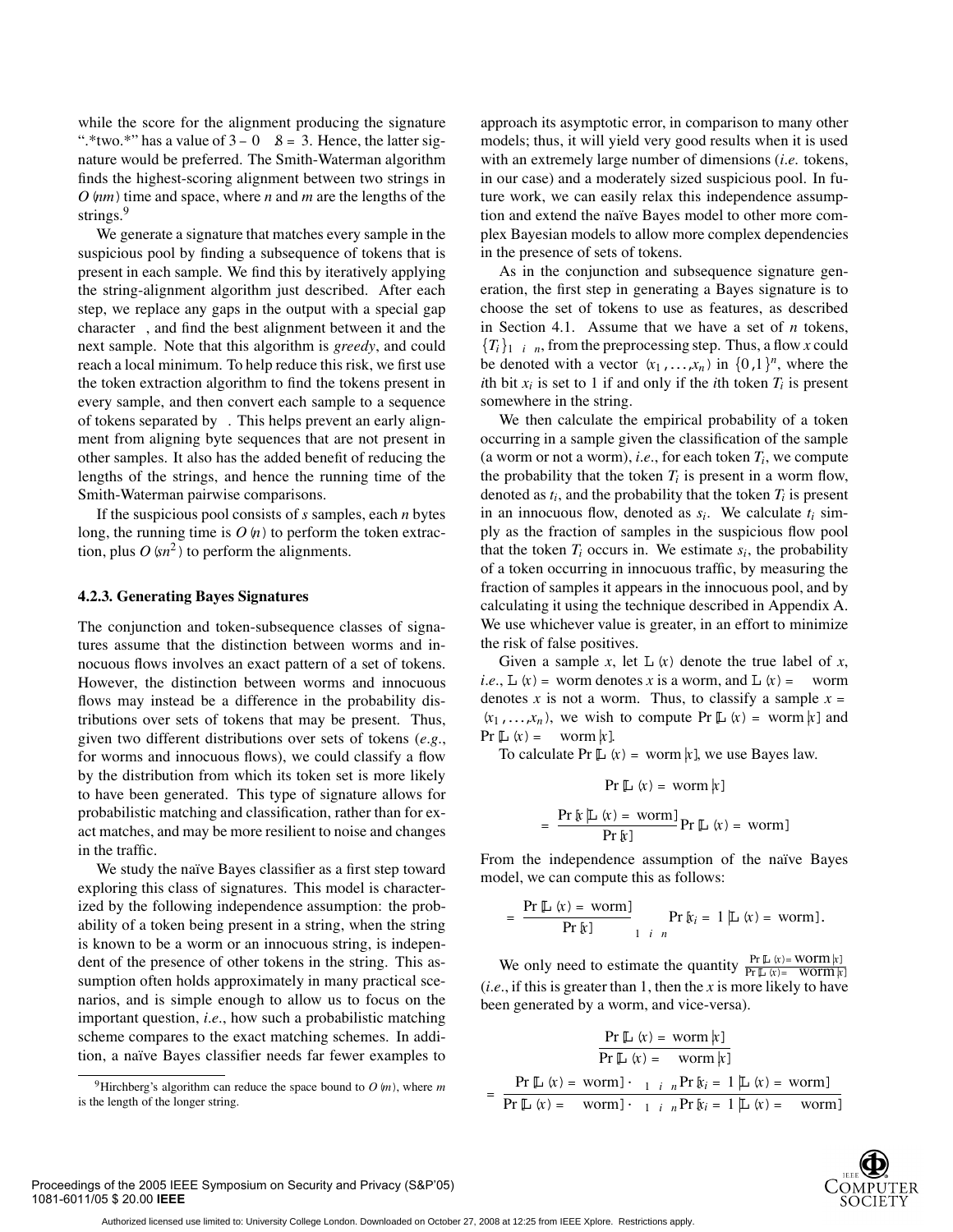To calculate the result, we need to find a value to use for  $Pr[L(x) = worm]$ , *i.e.*, the probability that any particular flow is a worm. This value is difficult to determine, and changes over time. We simply set  $Pr[L(x) = worm] =$ Pr $[L(x)] =$  worm  $] = 5$ . Since false positives are often considered more harmful than false negatives, we set a threshold so that the classifier reports positive only if it is sufficiently far away from the decision boundary. Given a desired maximum false positive rate, the value of the threshold to use is automatically set by running the classifier on the innocuous traffic pool and the suspicious traffic pool, and selecting a threshold that minimizes the "negative" classifications in the suspicious traffic pool while achieving no more than the maximum false positive rate in the innocuous traffic pool.

In practice, we transform the formula above such that each token is assigned a score based on the log of its term in the formula. To classify a sample, the scores of the tokens it contains are added together. If a token is present in a sample multiple times, it is counted only once. If the total score is greater than the threshold, the sample is classified as a worm. This transformation allows the signatures to be more human-understandable than if we were to use the probability calculations directly.

#### **4.3. Generating multiple signatures**

In a practical deployment, the suspicious flow pool could contain more than one type of worm, and could contain innocuous flows (as a result of false positives by the flow classifier). In these cases, we would like for Polygraph to still output a signature, or *set* of signatures, that matches the worms found in the suspicious pool, and does not match innocuous flows.

We show that the Bayes generation algorithm can be used unmodified even in the case of multiple worms or noise in the pool. However, for the token subsequence and conjunction algorithms, we must perform *clustering*. With clustering, the suspicious flow pool is divided into several clusters, where each cluster contains*similar* flows. The system then outputs a signature for each cluster, by using the algorithms previously described to generate a signature that matches every flow in a cluster.

Clearly, the quality of the clustering is important for generating good signatures. First, the clusters should not be too general. If we mix flows from different worms into the same cluster, or mix flows of worms and noise in the same cluster, the resulting signature may be too general and exhibit a high false positive rate. Second, the clusters should not be too specific. If flows of the same worm are separated into different clusters, the signatures for each cluster may be too specific to match other flows of the worm.

We choose to adapt a widely-used clustering method, *hierarchical clustering* [11], to our problem setting. Hierarchical clustering is relatively efficient, does not need to know the number of clusters beforehand, and can be adapted to match our semantics. We next describe the details of how we use hierarchical clustering in Polygraph.

**Hierarchical Clustering.** Each cluster consists of a set of flows, and a signature generated using that set. Given *s* flows, we begin with *s* clusters, each containing a single flow. At this point, the signature for each cluster is very specific. It matches exactly the one flow in that cluster.

The next step is to iteratively merge clusters. Whenever two clusters are merged, the signature generation algorithm being used is run again on the combined set of samples to produce a new, more sensitive signature for the new cluster.

We decide which two of the clusters to merge first by determining what the merged signature would be for each of the  $O(s^2)$  pairs of clusters, and using the innocuous pool to estimate the false positive rate of that signature. The lower the false positive rate is, the more specific the signature is. The more specific the signature is, the more similar are the two clusters. Hence, we merge the two clusters that result in the signature with the lowest false positive rate. After each merge, we compute what the merged signature would be between the new cluster and each of the remaining *O*(*s*) clusters. We always choose whichever pair of the current clusters results in the signature with the lowest false positive rate to merge next.

Merging stops when the signature resulting from merging any two clusters would result in an unacceptably high false positive rate, or when there is only one cluster remaining. The system then outputs the signature for each of the remaining clusters that has enough samples in it to be likely to be general enough. As we show in Section 5, a cluster should contain at least 3 samples to be general enough to match other samples of the worm. The cost of this algorithm is to compute  $O(s^2)$  signatures.

Note that our method for generating signatures with clustering is a greedy approach for finding the best signatures. As is well-known in the literature, a greedy approach may reach local minimum instead of global minimum. For example, two flows from different worms may have some coincidental similarity, causing them to be merged into a single cluster during an early round of the algorithm, possibly preventing the ideal clustering (and set of signatures) from being found. However, due to the complexity of the problem, a greedy approach is worthwhile, since it offers reduced computational cost compared to an exhaustive search of possible clusterings.

# **5. Evaluation**

In our experiments, we evaluate the performance of each Polygraph signature generation algorithm under several scenarios. We first consider the simple case where the suspi-

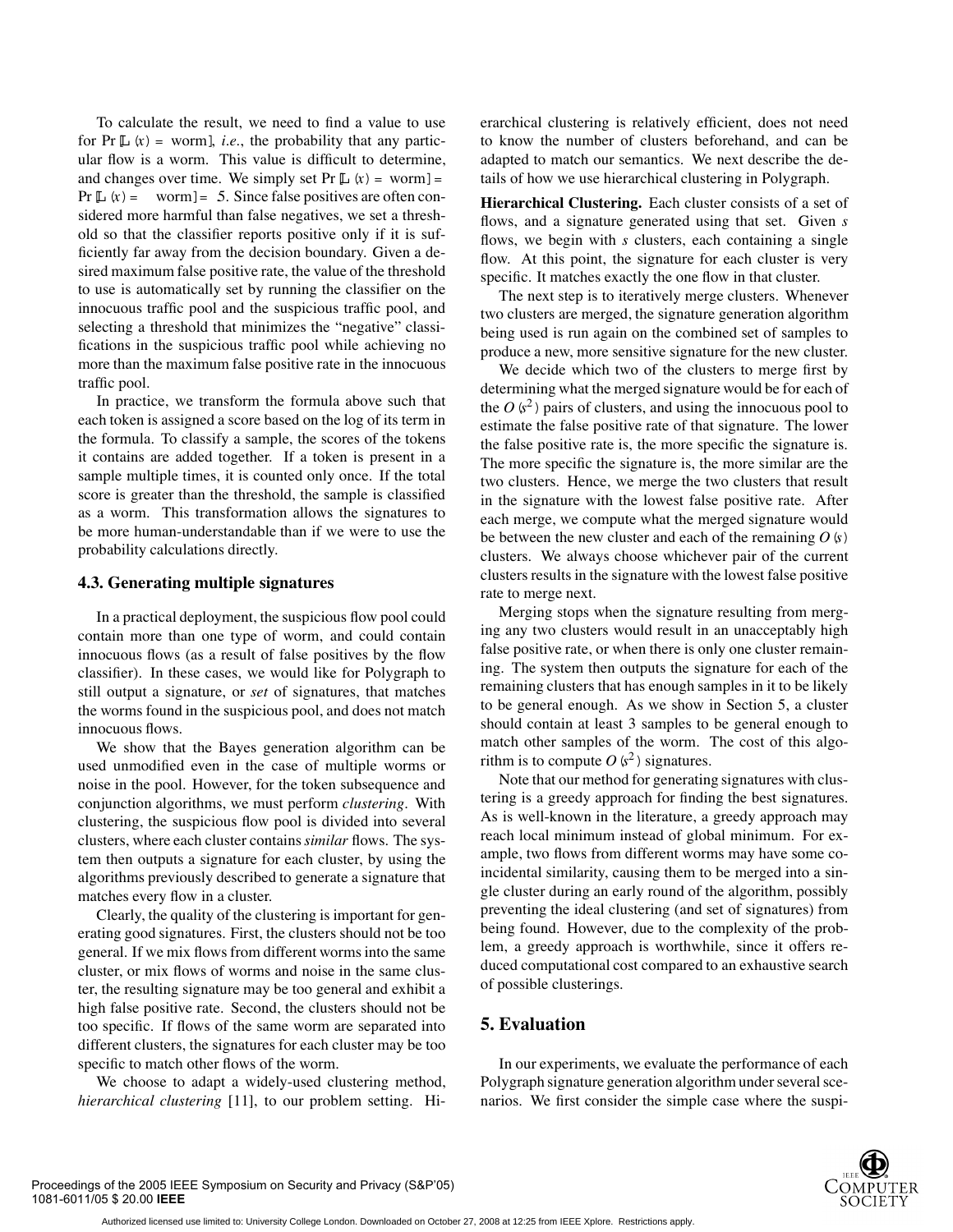cious flow pool contains only flows of one worm. We next consider the case where the flow classifier is imperfect, resulting in innocuous requests present in the suspicious flow pool along with the flows from one worm. Last, we consider the most general case, in which the suspicious flow pool contains flows from multiple worms, and from innocuous requests.

#### **5.1. Experimental Setup**

We describe our experimental setup below. In all our experiments, we set the token-extraction threshold  $k = 3$  (described in Section 4.1), the minimum token length  $= 2$ , and the minimum cluster size to be 3. We conduct 5 independent trials for each experiment, and report the 2nd worst value for each data point (*e.g.*, the 80th percentile). All experiments were run on desktop machines with 1.4 GHz Intel R Pentium R III processors, running Linux kernel 2.4.20.

**Polymorphic workloads.** We generate signatures for polymorphic versions of three real-world exploits. The first two exploits, the Apache-Knacker exploit (described in Section 2) and the ATPhttpd exploit<sup>10</sup> use the text-based HTTP protocol. The third exploit, the BIND-TSIG exploit, uses the binary-based DNS protocol.

In our experiments, we show that Polygraph generates high quality signatures for both HTTP exploits and the DNS exploit, even with an ideal polymorphic engine. In order to simulate an ideal polymorphic engine, we fill wildcard and code bytes for each exploit with values chosen uniformly at random. For the HTTP exploits, we also include randomly generated headers of random length, which do not affect the functioning of the exploit.

**Network traces.** We used several network traces as input for and to evaluate Polygraph signature generation. For our HTTP experiments, we used two traces containing both incoming and outgoing requests, taken from the perimeter of Intel Research Pittsburgh in October of 2004. We used a 5-day trace (45,111 flows) as our innocuous HTTP pool. We used a 10-day trace (125,301 flows), taken 10 days after the end of the first trace, as an evaluation trace. The evaluation trace was used to measure the false positive rate of generated signatures. In experiments with noisy suspicious pools, noise flows were drawn uniformly at random from the evaluation pool.

We also used a 24-hour DNS trace, taken from a DNS server that serves a major academic institution's domain, and several CCTLDs. We used the first 500,000 flows from this trace as our innocuous DNS pool, and the last 1,000,000 flows as our evaluation trace.

#### **5.2. Experimental Results**

We describe our experimental results below.

#### **5.2.1. Single Polymorphic Worm**

We first consider the case where the suspicious flow pool contains only flows from one worm. In these experiments, we want to determine what signatures Polygraph would find for each worm, how accurate these signatures are (*e.g.*, how many false positives and false negatives they cause), and how many worm samples are necessary to generate a quality signature. If there are too few worm samples in the suspicious flow pool, the resulting signatures will be too specific, because they will incorporate tokens that those samples have in common only by coincidence, but that do not appear in other samples of the worm. For each exploit, we run our signature generation algorithms using different suspicious pools, of size ranging from 2 to 100 worm samples.

**Signature Quality.** Tables 1 and 2 show our results for the Apache-Knacker and BIND-TSIG exploits. For sake of comparison, we also evaluate the signatures based on the longest common substring, and the most specific common substring (that is, the one that results in the fewest false positives) for each worm.<sup>11</sup> Token-subsequence signatures are shown in regular expression notation. The Bayes signatures are a list of tokens and their corresponding scores, and the threshold decision boundary, which indicates the score necessary for a flow to match the signature.

The conjunction and token-subsequence signatures generated by Polygraph exhibit significantly fewer false positives than ones consisting of only a single substring. For the Apache-Knacker exploit, the subsequence signature produces a lower false positive rate than the conjunction signature, which is expected since the ordering property makes it more specific. For both exploits, the Bayes signature is effectively equivalent to the best-substring signature. This is reasonable for the Apache-Knacker exploit, since all but one of the tokens occurs very frequently in innocuous traffic. For the BIND-TSIG exploit, the Bayes signature would be equivalent to the conjunction signature if the matching threshold were set slightly higher. We hypothesize that this would have happened if we had specified a lower maximum false positive rate (we used .001%). It also would have happened if the best substring occurred equally often in the input innocuous pool as in the evaluation trace.

**Number of Worm Samples Needed.** For each algorithm, the correct signature is generated 100% of the time for all experiments where the suspicious pool size is greater than 2, and 0% of the time where the suspicious pool size is only 2.

 $10$ In this ATPhttpd exploit, the attacker provides a long URL in a GET request, which is used to overwrite the return address on the server, transferring control to the attacker's code.

<sup>11</sup>We do not propose an algorithm to find such a substring automatically—we simply measure the result of using each substring and report the best one.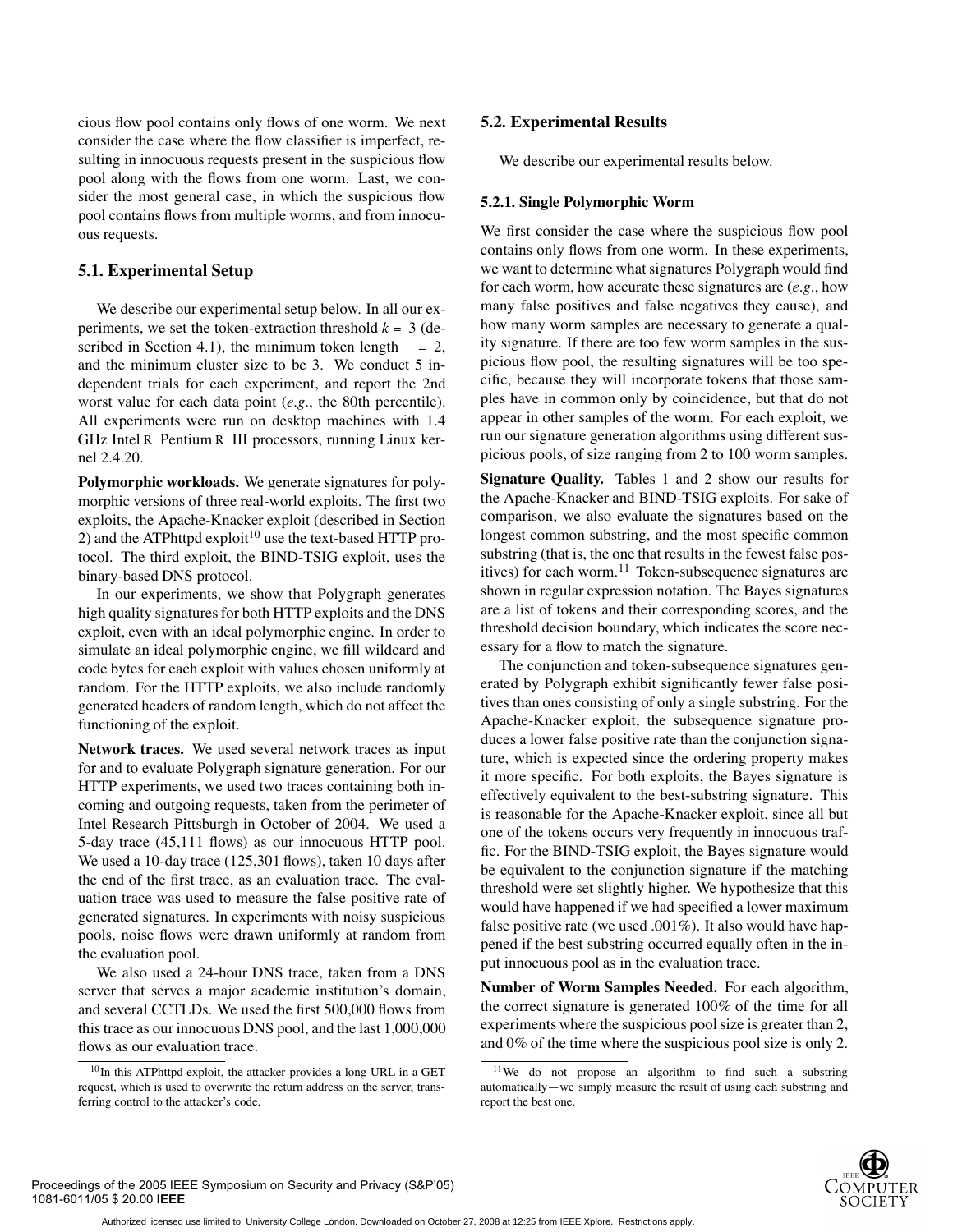| <b>Class</b>             | False +   | False – | <b>Signature</b>                                    |
|--------------------------|-----------|---------|-----------------------------------------------------|
| <b>Longest Substring</b> | 92.5%     | $0\%$   | $HTTP/1.1 \r \n\r$                                  |
| <b>Best Substring</b>    | $.008\%$  | $0\%$   | xFF\xBF                                             |
| Conjunction              | .0024\%   | $0\%$   | 'GET ', ' HTTP/1.1\r\n', ': ', '\r\nHost: ',        |
|                          |           |         | '\r\n', ': ', '\r\nHost: ', '\xFF\xBF', '\r\n'      |
| Token                    | $.0008\%$ | $0\%$   | GET .* HTTP/1.1\r\n.*: .* \r\nHost: .*              |
| Subsequence              |           |         | \r\n.*: .*\r\nHost: .*\xFF\xBF.*\r\n                |
|                          |           |         | '\r\n': 0.0000, ': ': 0.0000, '\r\nHost: ': 0.0022, |
| Bayes                    | $.008\%$  | $0\%$   | 'GET ': 0.0035, ' HTTP/1.1\r\n': 0.1108,            |
|                          |           |         | $\sqrt{\xF\xBF'}$ : 3.1517. Threshold: 1.9934       |

| Table 1. Apache-Knacker signatures. These signatures were successfully generated for innocuous |  |  |
|------------------------------------------------------------------------------------------------|--|--|
| pools containing at least 3 worm samples.                                                      |  |  |

| <b>Class</b>             | False + | False – | <b>Signature</b>                              |  |  |
|--------------------------|---------|---------|-----------------------------------------------|--|--|
| <b>Longest Substring</b> | .3279%  | $0\%$   | $x00 \x00 \xFA$                               |  |  |
| <b>Best Substring</b>    | .0023%  | $0\%$   | xFF\xBF                                       |  |  |
| Conjunction              | 0%      | $0\%$   | $\xF\xBF', \x00\x00\xFA'$                     |  |  |
| Token Subsequence        | 0%      | $0\%$   | $xFF\xBF.*\x00\x00\xFA$                       |  |  |
|                          | .0023%  | $0\%$   | $\\x00\x00\xFA$ : 1.7574, $\xFF\xBF$ : 4.3295 |  |  |
| <b>Bayes</b>             |         |         | Threshold: 4.2232                             |  |  |

# **Table 2. BIND-TSIG signatures. These signatures were successfully generated for innocuous pools containing at least 3 worm samples.**

The signatures generated using 2 samples are too specific, and cause 100% false negatives.

#### **5.2.2. Single Polymorphic Worm Plus Noise**

Next we show that Polygraph generates quality signatures even if the flow classifier misclassifies some flows, resulting in innocuous flows in the suspicious flow pool. In these experiments, we use hierarchical clustering with our conjunction and token subsequence algorithms. Ideally, one or more signatures will be generated that match future samples of the polymorphic worm, and no signatures will be generated from the innocuous traffic that will result in false positives. We also demonstrate that Bayes does not require hierarchical clustering, even when there are innocuous flows in the suspicious pool. In each of these experiments, we use 5 flows from a polymorphic worm, while varying the number of additional innocuous flows in the suspicious flow pool.

**False Negatives** For the conjunction and tokensubsequence signatures, Polygraph generates a cluster containing the worm flows, and no other flows. The signatures for these clusters are the same signatures generated in the case with no noise, and produce 0% false negatives.

The Bayes signatures are not affected by noise until it

grows beyond 80%, at which point the signatures cause 100% false negatives. This is because we are only using a token as a feature in the Bayes signature if it occurs in at least 20% of the suspicious flow pool.<sup>12</sup> This parameter can be adjusted to allow Bayes to generate signatures with higher noise ratios.

**False Positives** Figures 5(a) and 5(b) show the *additional* false positives (that is, not including those generated by the correct signatures) that result from the addition of noise. In the HTTP case, when there is sufficiently high noise, there are also clusters of innocuous flows that result in signatures. That is, the clustering algorithm interprets similar noise flows that are dissimilar from flows in the innocuous pool as other worms in the pool. We hypothesize that this occurs because our HTTP traces come from a relatively small site. That is, a more diverse innocuous pool would allow the algorithm to determine that the resulting signatures cause too many false positives and should not be output.

Again, once the ratio of noise grows beyond the 80% threshold, Bayes does not use any tokens from the actual worm flows as part of its signature. Instead, the signature consists only of tokens common to the innocuous noise

<sup>&</sup>lt;sup>12</sup>We do this to minimize the number of tokens that are only coincidentally in common between flows being used as part of the signature.

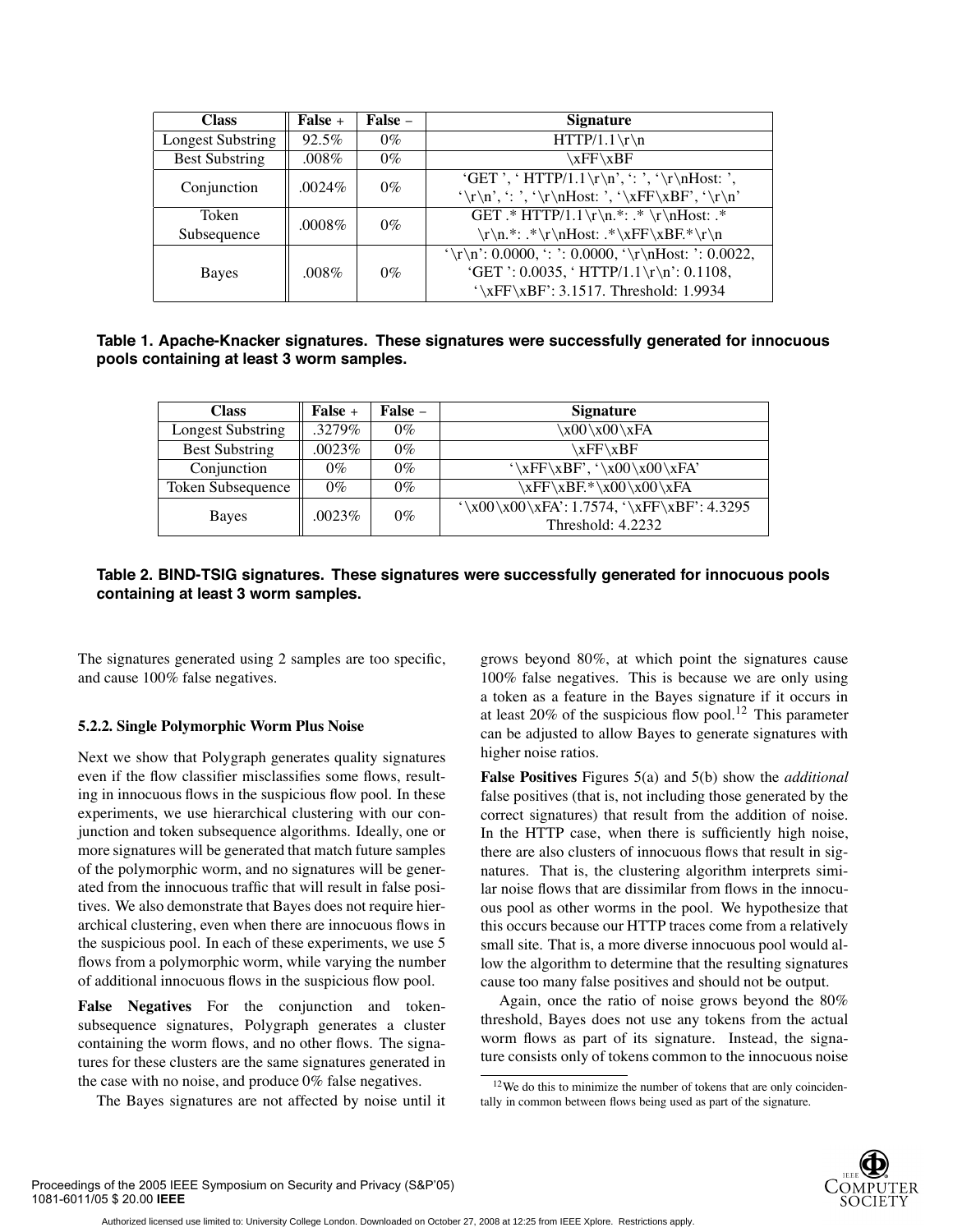

**Figure 5. False positives due to noise in suspicious pool.**

flows, resulting in false positives.

# **5.2.3. Multiple Polymorphic Worms Plus Noise**

Finally, we examine the fully general case: that in which there are flows from more than one polymorphic worm, and misclassified innocuous flows in the suspicious flow pool. We evaluate Polygraph on a suspicious flow pool containing 5 flows from the Apache-Knacker polymorphic worm; 5 from the ATPhttpd polymorphic worm, and a varying quantity of noise flows. Ideally, Polygraph should generate a signature that covers each polymorphic worm, and not generate any signatures that cover the innocuous flows.

**False Negatives.** Our results in this case are similar to those with one HTTP worm plus noise. We observe that Polygraph generates conjunction and token-subsequence signatures for each of the two polymorphic worms. Bayes generates a single signature that matches *both* worms. The signatures generated by each algorithm generate 0% false negatives, except for Bayes once the fraction of noise flows increases beyond 80%, at which point it has 100% false negatives.

**False Positives.** Figure 5(c) shows that the false positive behavior is very similar to when there is only one type of worm in the suspicious pool. Once again, the signatures generated by each algorithm have no false positives until there are a large number of noise samples in the suspicious pool.

# **5.2.4. Runtime Performance Overhead**

Without clustering, all of our signature generation techniques generate a signature very quickly. For example, when training on 100 samples in our Apache-Knacker evaluation, the conjunction signature, the token subsequence signature, and the Bayes signature are each computed in under 10 seconds. The cost of signature generation grows with the square of the number of samples when using hierarchical clustering. However, we still find that the run-times are reasonable, even with our unoptimized implementation. When training on 25 samples, the conjunction and subsequence signatures with hierarchical clustering are generated in under ten minutes.

The performance of our signature generation algorithms can be improved with optimizations. Additionally, some of our algorithms can be parallelized (especially hierarchical clustering), allowing the signature generation time to be reduced significantly by using multiple processors.

# **6. Attack Analysis**

In this section, we analyze potential attacks on Polygraph, and propose countermeasures. Note that some attacks are not unique to Polygraph. For example, resource utilization attacks are common to all stateful IDSes, and previous work addresses these issues. In addition, evasion attacks are common to network-based IDSes, and techniques such as normalization have been proposed to defend against them. We do not discuss these more general attacks here; We focus on Polygraph-specific attacks.

**Overtraining Attacks:** The conjunction and tokensubsequence algorithms are designed to extract the *most specific* signature possible from a worm. An attacker may attempt to exploit this property to prevent the generated signature from being sufficiently general.

We call one such attack the *coincidental-pattern* attack. Rather than filling in wildcard bytes with values chosen uniformly at random, the attacker selects from a smaller distribution. The result is that there tend to be many substrings coincidentally in common in the suspicious pool that do not actually occur in every sample of the worm.

We evaluate Polygraph's resilience to this attack by modifying the Apache-Knacker exploit to set each of the approximately 900 wildcard bytes to one of only two values.

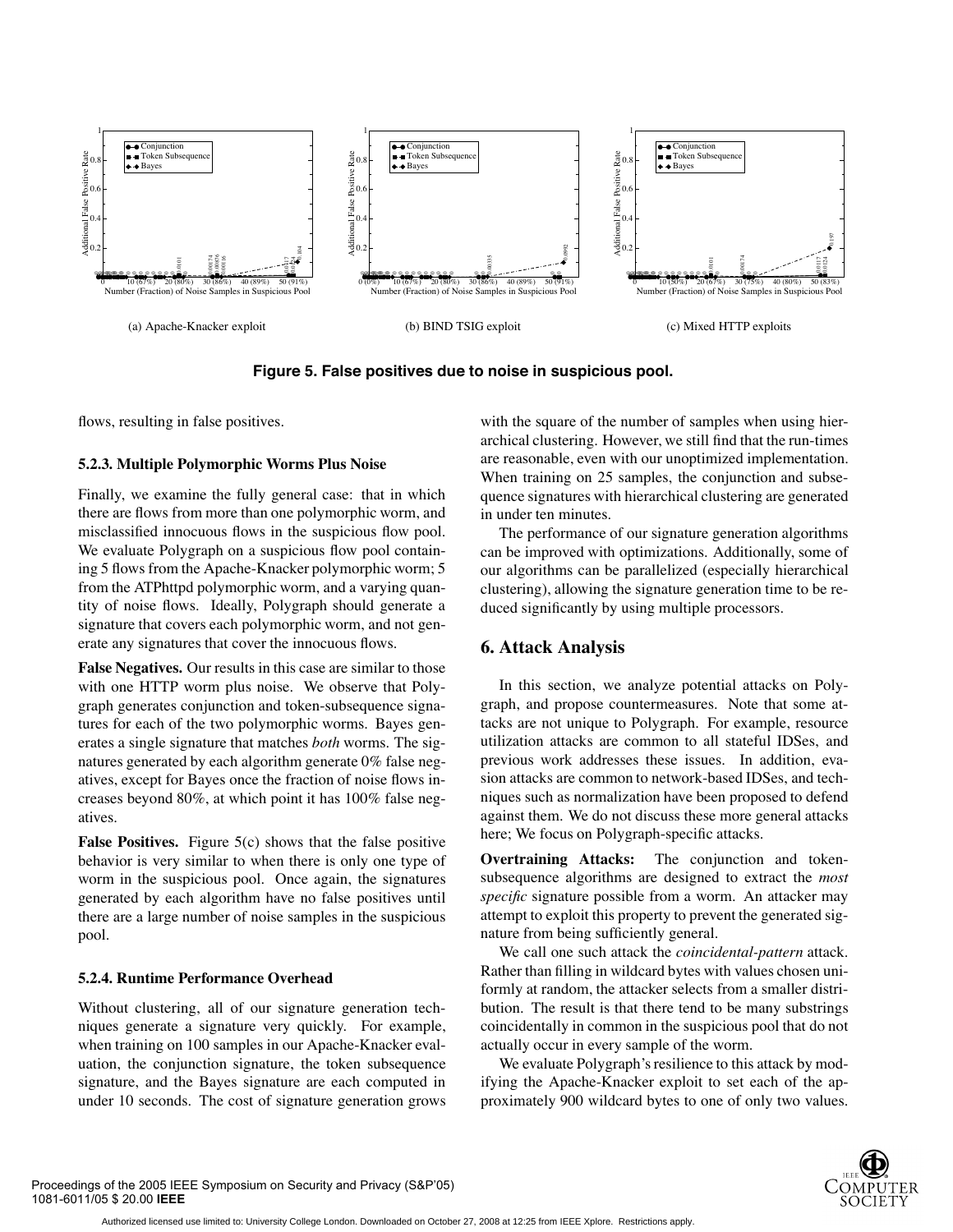

**Figure 6. Number of worm samples required when under 'coincidental-pattern' attack.**

We used between 2 and 50 samples generated in this way in Polygraph's suspicious pool, and another 1000 generated in this way to measure the false negative rates.

Figure 6 shows the false negative rates of Polygraph's signatures generated for this attack. Bayes is resilient to the attack, because it does not require *every* one of the common tokens to be present to match. However, the conjunction and subsequence algorithms need a greater number of worm samples than before to create a sufficiently general signature.

Another concern is the *red herring* attack, where a worm initially specifies some fixed tokens to appear within the wildcard bytes, causing them to be incorporated into signatures. Over time, the worm can stop including these tokens, thus causing previously produced signatures to no longer match. Again, Bayes should be resilient to this attack, because it does not require every token in its signature to be present to match a worm flow. For the other signature classes, the signature must be regenerated each time the worm stops including a token.

**Innocuous Pool Poisoning:** After creating a polymorphic worm, an attacker could determine what signatures Polygraph would generate for it. He could then create otherwise innocuous flows that match these signatures, and try to get them into Polygraph's innocuous flow pool. If he is successful, then the worm signature will seem to cause a high false positive rate. As a result, the signature may not be generated at all (when using clustering), or the system may conclude that the signature is insufficiently specific.

This problem can be addressed in several ways. One way is for Polygraph to collect the the innocuous pool using a sliding window, always using a pool that is relatively old (perhaps one month). The attacker must then wait for this time period between creating a worm and releasing it. In the case of a non-zero-day exploit, a longer window gives time for other defenses, such as patching the vulnerability.

Another defense is to deploy distributed Polygraph monitors, each using a locally collected innocuous pool. This would make it significantly more difficult for the attacker to poison all innocuous pools. It also offers other added benefits, such as decreasing the time needed to detect a new worm.

**Long-tail Attack:** Matching on network flows is tricky, because we cannot examine the entire flow at once—we must let packets through. Sometimes an exploit could have already occurred by the time we see a full signature match. For the token-subsequence signature, it may be desirable to prune off the end of the signature, and keep just enough to ensure few false positives. For a Bayes signature, the flow can be matched before we see every token in the signature. In either case, it may also be desirable to buffer/throttle streams that are in the middle of a partial match.

# **7. Discussion**

We have presented three classes of signatures, and an algorithm to generate signatures for each class. The question remains—which algorithm and signature class should be used?

All three signature classes have advantages and disadvantages. The token-subsequence signature class produces ordered signatures that are more specific than the equivalent unordered conjunction signatures. However, some exploits may contain invariants that can appear in different orders. In that case, the token-subsequence signature will consist of only the tokens that appear in a consistent order, and may actually be less specific than a conjunction signature for the same worm. The Bayes signature class can be generated more quickly than the others, and is more useful when there are tokens that only appear some of the time.

All three algorithms are promising, but no one algorithm is superior to the others for every worm. The most resilient approach for using these algorithms is to consider *all three*, and use the signature that appears to have the fewest false positives and false negatives.

### **8. Related Work**

The Bro [20] and Snort [21] IDSes monitor network traffic, and search the monitored traffic for signatures of known worms and other intrusions; Polygraph solves the complementary problem of how to provide the signature database required by an IDS automatically. We note that both Bro and Snort support matching regular expression signatures in reassembled TCP flows, and thus already support matching the token subsequence signatures generated by Poly-

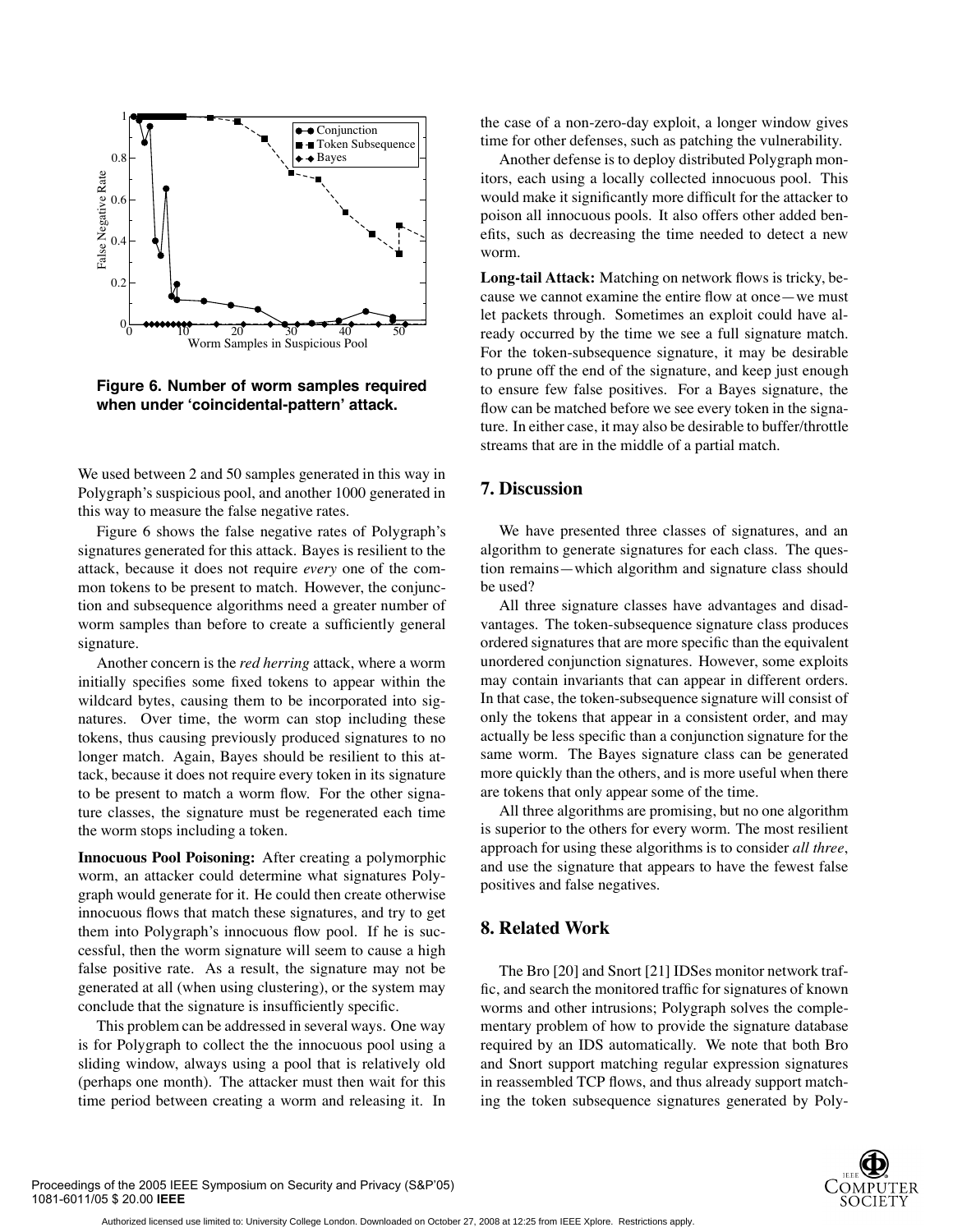graph. Shield [26] uses manually generated vulnerabilitybased signatures to filter out attack flows on a host. These vulnerability-based signatures could be effective against polymorphic worms, however, they need to be manually generated.

Honeycomb [14], Autograph [13], and EarlyBird [22] all generate signatures for novel worms automatically. While these three systems produce signatures by different means, they share a common signature type: a single, contiguous string. As discussed in Section 2.4, these signatures often fail to match polymorphic worm payloads robustly.

TaintCheck [18] is a tool for automatic exploit detection and signature generation. Besides being able to detect very accurately when monitored software is exploited, it proposes a novel method for automatic signature generation, *semantic-based* signature generation—instead of the *pattern-based* signature generation methods in Honey-Comb [14], EarlyBird [22], Autograph [13], and Polygraph, which is based on extracting common patterns in sample flows, TaintCheck proposes to automatically generate signatures using information about the vulnerability and how it is exploited. As a first step, TaintCheck demonstrated how to automatically extract values used to overwrite the high-order bytes of the jump target and use that as an invariant part of a signature. Extensions to such semanticbased signature generation could be used to identify other invariant parts for signatures such as protocol framing [18]. Semantic-based signature generation could serve as a complimentary approach for signature generation for polymorphic worms.

Finally, the problem of *motif-finding* in computational biology is reminiscent of that of finding a signature for a polymorphic worm: given long strings, find extremely similar short strings (motifs) contained in them [16, 8, 27, 28]. The underlying assumption in motif-finding, however, is that differences in non-motif regions of the strings are changes caused by random perturbations that occur at a significantly lower rate in the motif regions.

#### **9. Conclusion**

The growing consensus in the security community is that polymorphic worms portend the death of content-based worm quarantine—that no sensitive and specific signatures may exist for worms that vary their content significantly on every infection. We have shown, on the contrary, that *content-based filtering holds great promise for quarantine of polymorphic worms*—and moreover, that Polygraph can derive sensitive and specific signatures for polymorphic worms *automatically.* We observe that it is the rigidity of many software vulnerabilities that enables matching of polymorphic worms by fixed signatures; exploits frequently must incorporate invariant byte sequences in order

to function correctly. We have defined the signature generation problem for polymorphic worms; provided examples that illustrate the presence of invariant content in polymorphic worms; proposed conjunction, token-subsequence, and Bayes signatures classes that specifically target matching polymorphic worms' invariant content; and offered and evaluated Polygraph, a suite of algorithms that automatically derive signatures in these classes. Our results indicate that even in the presence of misclassified noise flows, and multiple worms, Polygraph generates high-quality signatures. We conclude that the rumors of the demise of content-based filtering for worm quarantine are decidedly exaggerated.

#### **10. Acknowledgments**

Thanks to Dan Ferullo, David Brumley, and Hyang-Ah Kim for their help in dissecting exploits. Thanks to Shobha Venkataraman for feedback and pointers into machine learning literature. Thanks to Lisa Sittler and James Gurganus for their assistance in gathering network traces. Finally, thanks to the anonymous reviewers for their insightful feedback.

### **References**

- [1] CERT advisory CA-2002-27. http://www.cert.org/
- [2] CERT advisory CA-2003-04. http://www.cert.org/<br>advisories/CA-2003-04.html.
- [3] K2, admmutate. http://www.ktwo.ca/c/
- ADMmutate-0.8.4.tar.gz. [4] The Metasploit project. http://www.metasploit. com. [5] SANS Institute: Lion worm. http://www.sans.org/
- y2k/lion.htm.<br>
[6] Symantec Security Response: CodeRed Worm.
- http://www.sarc.com/avcenter/venc/data/ codered.worm.html. [7] Viruslist.com: Net-Worm.Linux.Adm. http://www.
- viruslist.com/en/viruses/encyclopedia?
- virusid=23854. [8] T. L. Bailey and C. Elkan. Fitting a mixture model by expectation maximization to discover motifs in biopolymers. In *Proceedings of the Second International Conference on Intelligent Systems for Molecular Biology*, pages 28–36. AAAI Press, Menlo Park, California, 1994.<br>[9] C. CAN-2003-0245. Apache ap:
- Apache apr-psprintf memory corruption vulnerability. http://www.securityfocus.com/bid/7723/discussion/.
- [10] T. Detristan, T. Ulenspiegel, Y. Malcom, and M. V. Underduk. Polymorphic shellcode engine using spectrum analysis.
- http://www.phrack.org/show.php?p=61&a=9. [11] D. Gusfield. *Algorithms on Strings, Trees and Sequences*. Cambridge University Press, 1997.
- [12] L. Hui. Color set size problem with applications to string matching. In *Proceedings of the 3rd Symposium on Combinatorial Patttern Matching*, 1992.
- [13] H.-A. Kim and B. Karp. Autograph: toward automated, distributed worm signature detection. In *Proceedings of the 13th USENIX Security Symposium*, August 2004.